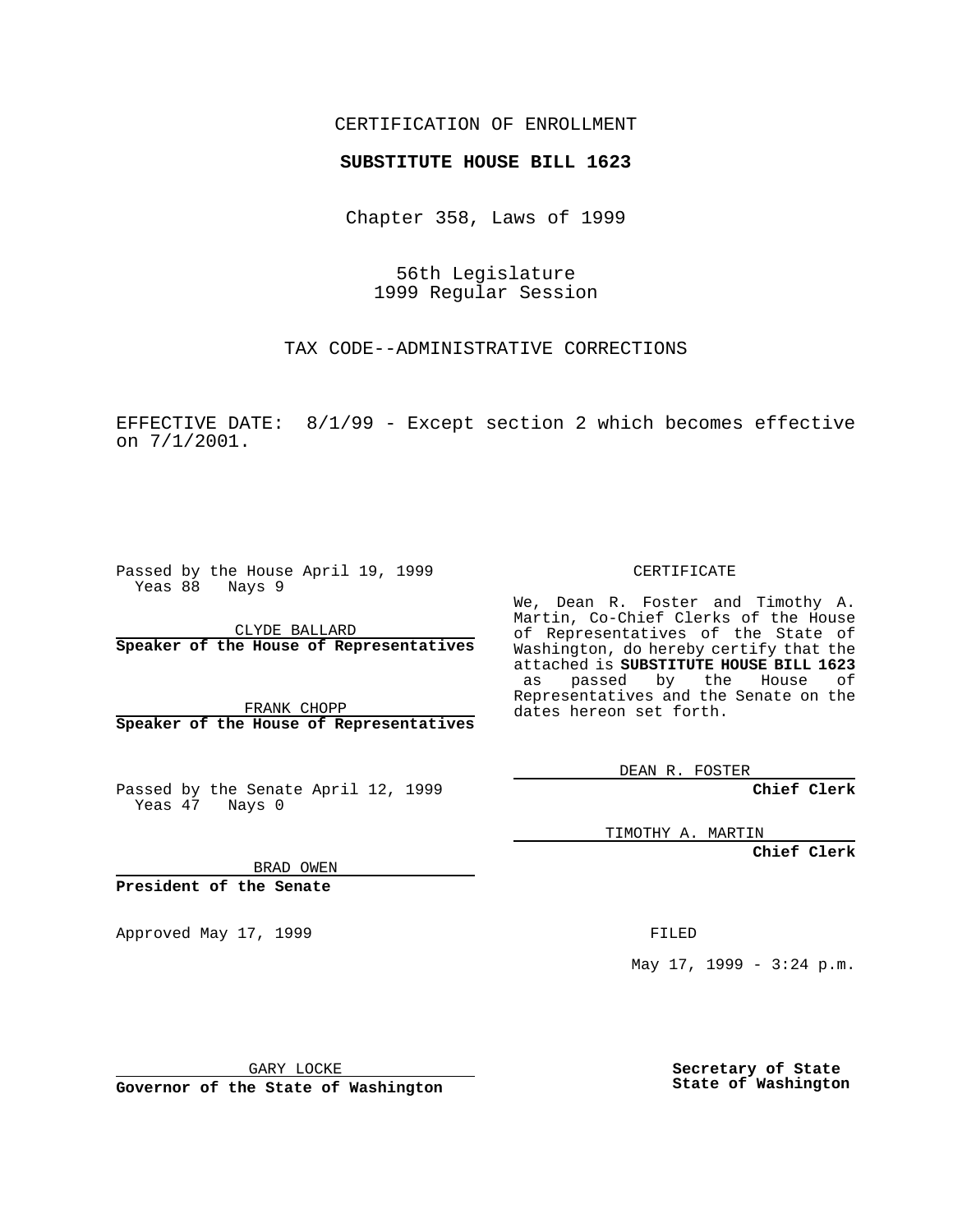## **SUBSTITUTE HOUSE BILL 1623** \_\_\_\_\_\_\_\_\_\_\_\_\_\_\_\_\_\_\_\_\_\_\_\_\_\_\_\_\_\_\_\_\_\_\_\_\_\_\_\_\_\_\_\_\_\_\_

\_\_\_\_\_\_\_\_\_\_\_\_\_\_\_\_\_\_\_\_\_\_\_\_\_\_\_\_\_\_\_\_\_\_\_\_\_\_\_\_\_\_\_\_\_\_\_

### AS AMENDED BY THE SENATE

Passed Legislature - 1999 Regular Session

#### **State of Washington 56th Legislature 1999 Regular Session**

**By** House Committee on Finance (originally sponsored by Representatives Haigh, Cairnes, Reardon and Thomas; by request of Department of Revenue)

Read first time 03/08/1999.

 AN ACT Relating to updating the tax code by making administrative clarifications, correcting oversights, and deleting obsolete references; amending RCW 82.04.3651, 82.08.02567, 82.08.0266, 82.08.02665, 82.04.355, 82.12.020, 82.12.02567, 82.12.0282, 82.16.047, 82.32.060, 82.32.070, 82.35.080, 84.36.041, 84.36.350, 84.36.383, 83.100.020, and 11.02.005; reenacting RCW 82.04.270 and 82.04.270; adding a new section to chapter 82.12 RCW; repealing RCW 84.36.353 and 84.36.485; and providing effective dates.

9 BE IT ENACTED BY THE LEGISLATURE OF THE STATE OF WASHINGTON:

10 **Sec. 1.** RCW 82.04.270 and 1998 c 312 s 6 and 1998 c 329 s 1 are 11 each reenacted to read as follows:

 Upon every person except persons taxable under RCW 82.04.260(5) 13 ( $(\sigma r \theta^2.04.332)$ ) engaging within this state in the business of making sales at wholesale; as to such persons the amount of tax with respect to such business shall be equal to the gross proceeds of sales of such business multiplied by the rate of 0.484 percent.

17 **Sec. 2.** RCW 82.04.270 and 1998 c 343 s 2 and 1999 c . . . s 1 18 (section 1 of this act) are each reenacted to read as follows: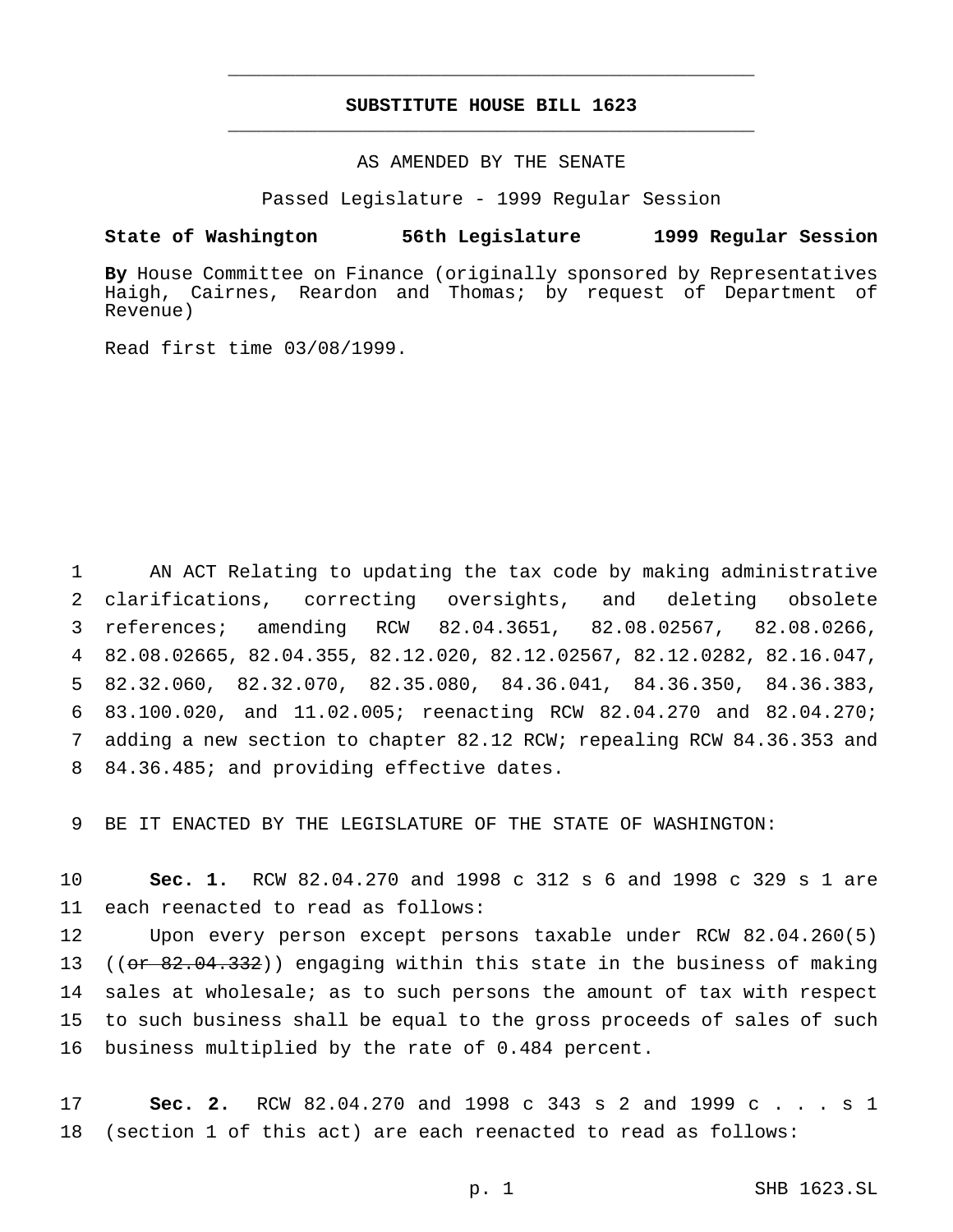Upon every person except persons taxable under RCW 82.04.260(5) or 82.04.272 engaging within this state in the business of making sales at wholesale; as to such persons the amount of tax with respect to such business shall be equal to the gross proceeds of sales of such business multiplied by the rate of 0.484 percent.

 **Sec. 3.** RCW 82.04.3651 and 1998 c 336 s 2 are each amended to read as follows:

 (1) This chapter does not apply to amounts received by nonprofit organizations, as defined in subsection (2) of this section, for fund-raising activities.

(2) As used in this section, a "nonprofit organization" means:

 (a) An organization exempt from tax under section 501(c) (3), (4), or (10) of the federal internal revenue code (26 U.S.C. Sec. 501(c) (3), (4), or (10));

 (b) A nonprofit organization that would qualify under (a) of this subsection except that it is not organized as a nonprofit corporation; or

18 (c) A nonprofit organization that ((means [meets])) meets all of the following criteria:

 (i) The members, stockholders, officers, directors, or trustees of the organization do not receive any part of the organization's gross 22 income, except as payment for services rendered;

 (ii) The compensation received by any person for services rendered to the organization does not exceed an amount reasonable under the circumstances; and

 (iii) The activities of the organization do not include a substantial amount of political activity, including but not limited to influencing legislation and participation in any campaign on behalf of any candidate for political office.

 (3) As used in this section, the term "fund-raising activity" means ((both activities involving the direct solicitation)) soliciting or 32 <u>accepting contributions</u> of money or other property ((and)) or 33 activities involving the anticipated exchange of goods or services for money between the soliciting organization and the organization or person solicited, for the purpose of furthering the goals of the nonprofit organization. "Fund-raising activity" does not include the operation of a regular place of business in which sales are made during regular hours such as a bookstore, thrift shop, restaurant, or similar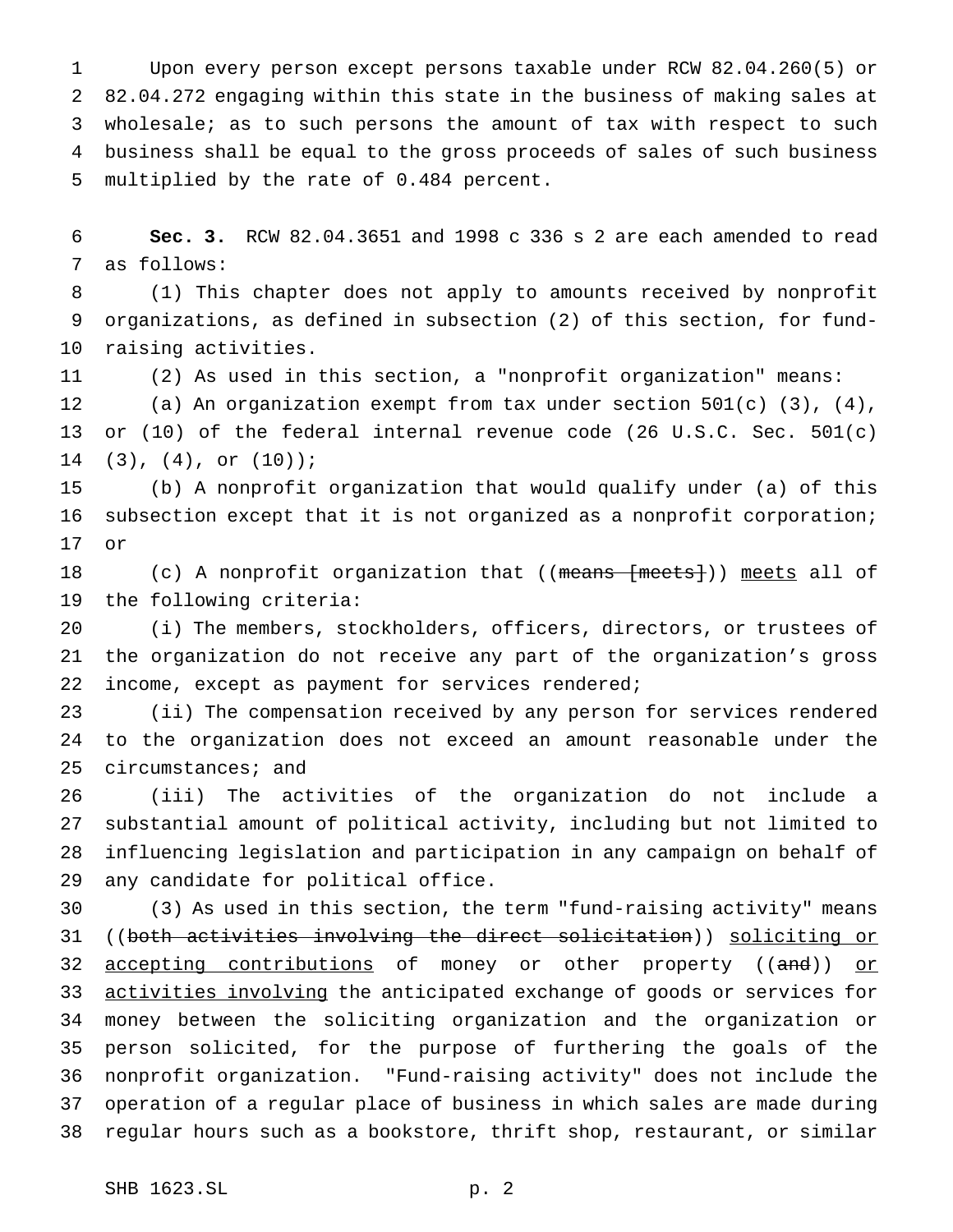1 business or the operation of a regular place of business from which services are provided or performed during regular hours such as the provision of retail, personal, or professional services. The sale of used books, used videos, used sound recordings, or similar used information products in a library, as defined in RCW 27.12.010, is not the operation of a regular place of business for the purposes of this 7 section, if the proceeds of the sales are used to support the library.

 **Sec. 4.** RCW 82.08.02567 and 1998 c 309 s 1 are each amended to read as follows:

 (1) The tax levied by RCW 82.08.020 shall not apply to sales of machinery and equipment used directly in generating electricity using wind, sun, or landfill gas as the principal source of power, or to sales of or charges made for labor and services rendered in respect to installing such machinery and equipment, but only if the purchaser develops with such machinery, equipment, and labor a facility capable of generating not less than two hundred kilowatts of electricity and provides the seller with an exemption certificate in a form and manner 18 prescribed by the department by rule( $($ , and the purchaser provides the 19 department with a duplicate of the certificate or a summary of exempt 20 sales as the department may require)). The seller shall retain a copy of the certificate for the seller's files.

(2) For purposes of this section and RCW 82.12.02567:

 (a) "Landfill gas" means biomass fuel of the type qualified for federal tax credits under 26 U.S.C. Sec. 29 collected from a landfill. "Landfill" means a landfill as defined under RCW 70.95.030;

 (b) "Machinery and equipment" means industrial fixtures, devices, and support facilities that are integral and necessary to the generation of electricity using wind, sun, or landfill gas as the principal source of power;

 (c) "Machinery and equipment" does not include: (i) Hand-powered tools; (ii) property with a useful life of less than one year; (iii) repair parts required to restore machinery and equipment to normal working order; (iv) replacement parts that do not increase productivity, improve efficiency, or extend the useful life of machinery and equipment; (v) buildings; or (vi) building fixtures that are not integral and necessary to the generation of electricity that are permanently affixed to and become a physical part of a building;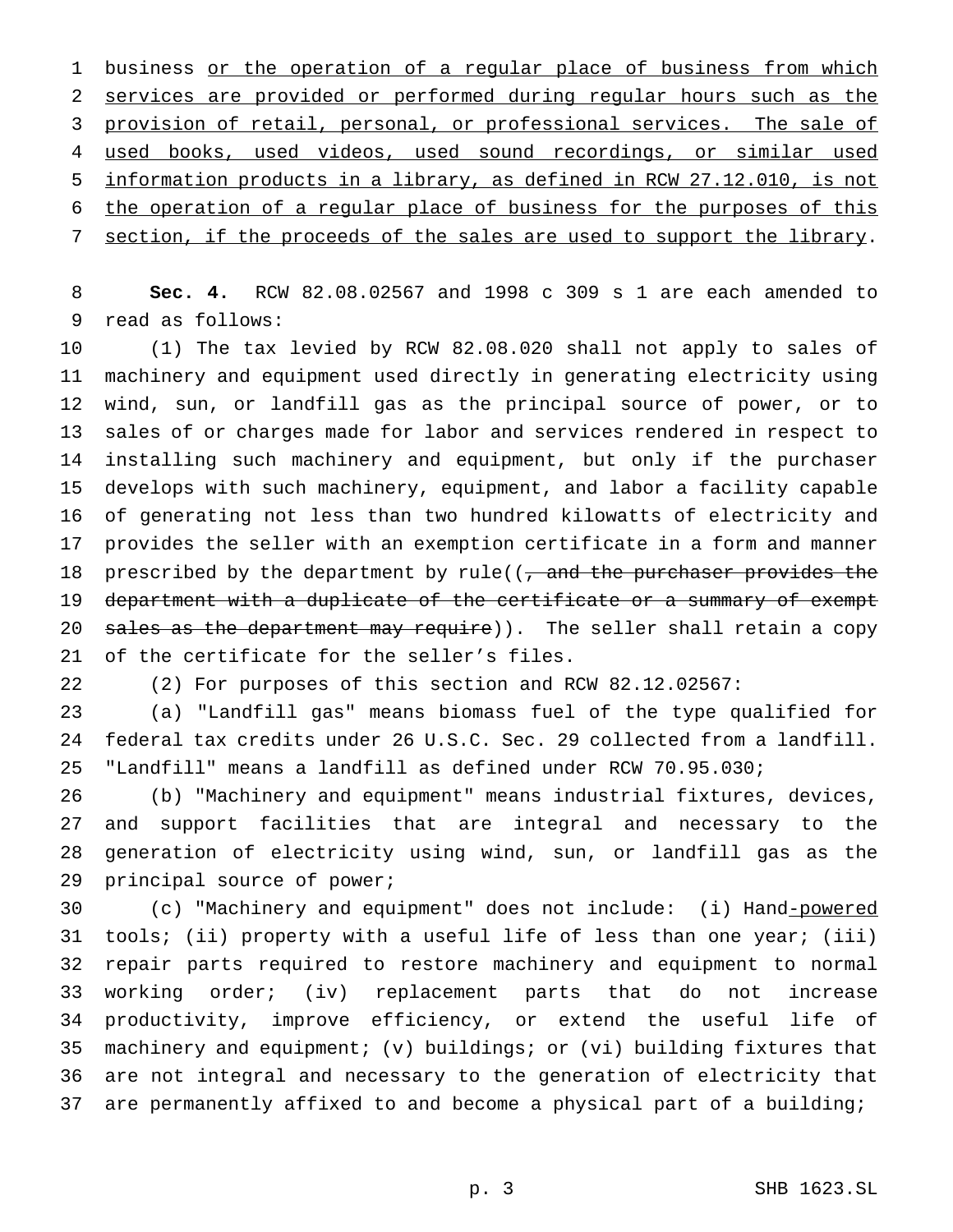(d) Machinery and equipment is "used directly" in generating electricity by wind energy, solar, or landfill gas power if it provides any part of the process that captures the energy of the wind, sun, or landfill gas, converts that energy to electricity, and transforms or transmits that electricity for entry into electric transmission and distribution systems.

(3) This section expires June 30, 2005.

 **Sec. 5.** RCW 82.08.0266 and 1980 c 37 s 33 are each amended to read as follows:

 The tax levied by RCW 82.08.020 shall not apply to sales to nonresidents of this state for use outside of this state of watercraft requiring coast guard registration or registration by the state of principal use according to the Federal Boating Act of 1958, even though delivery be made within this state, but only when (1) the watercraft will not be used within this state for more than forty-five days and (2) an appropriate exemption certificate supported by identification 17 ascertaining residence as ((provided)) required by the department of revenue and signed by the purchaser or his agent establishing the fact that the purchaser is a nonresident and that the watercraft is for use 20 outside of this state,  $((one))$  a copy  $((to be field with the department$ 21 of revenue with the regular report and a duplicate to be)) of which 22 shall be retained by the dealer.

 **Sec. 6.** RCW 82.08.02665 and 1993 c 119 s 1 are each amended to read as follows:

 The tax levied by RCW 82.08.020 does not apply to sales of vessels to residents of foreign countries for use outside of this state, even though delivery is made within this state, but only if (1) the vessel will not be used within this state for more than forty-five days and (2) an appropriate exemption certificate supported by identification as 30 ((provided)) required by ((and filed with)) the department of revenue and signed by the purchaser or the purchaser's agent establishes the fact that the purchaser is a resident of a foreign country and that the 33 vessel is for use outside of this state.  $((\theta n e))$  A copy of the 34 exemption certificate ((is to be filed with the department of revenue 35 and a duplicate)) is to be retained by the dealer.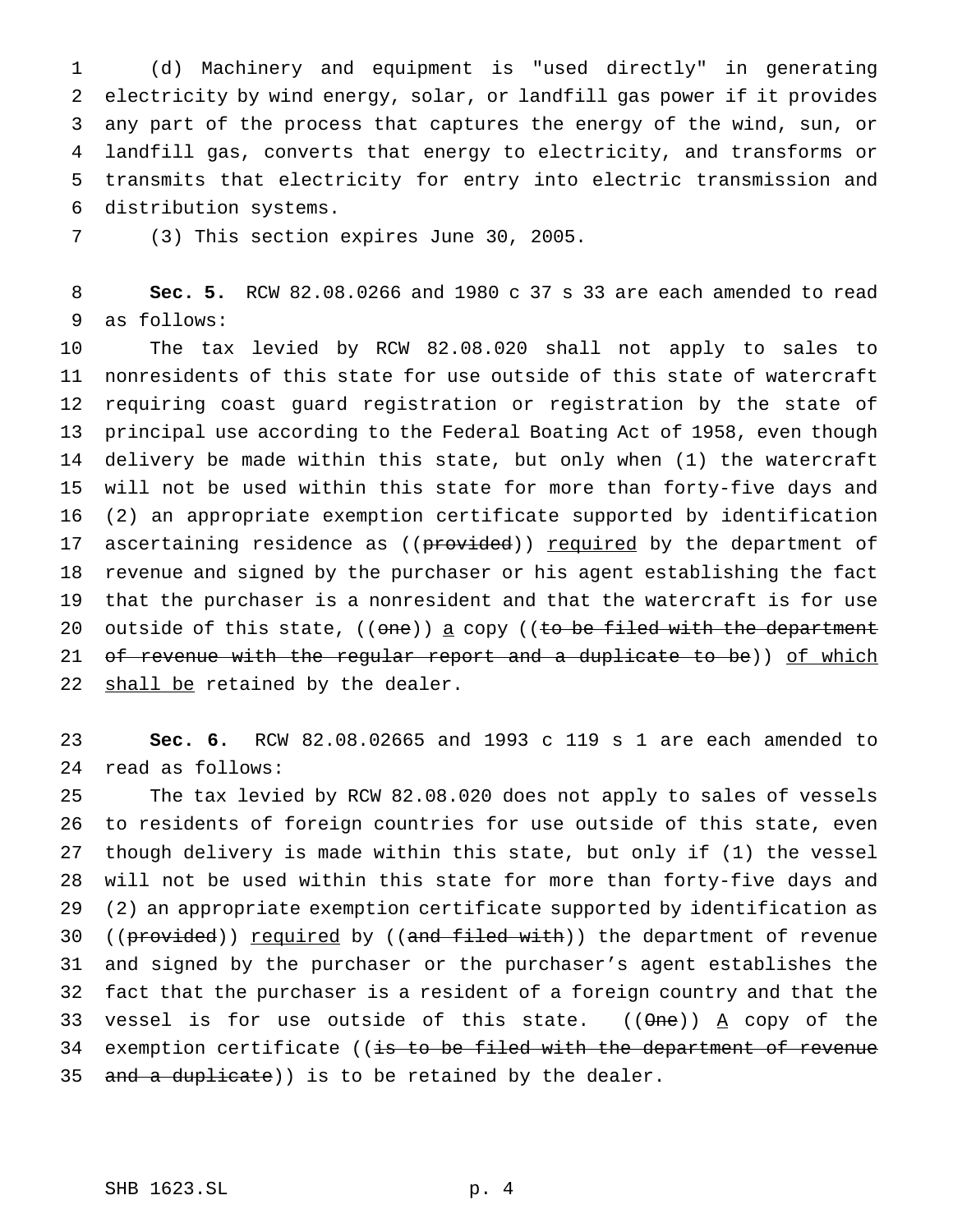As used in this section, "vessel" means every watercraft used or capable of being used as a means of transportation on the water, other than a seaplane.

 NEW SECTION. **Sec. 7.** A new section is added to chapter 82.12 RCW to read as follows:

 The provisions of this chapter shall not apply in respect to the use of amusement and recreation services by a nonprofit youth organization, as defined in RCW 82.04.4271, to members of the organization.

 **Sec. 8.** RCW 82.04.355 and 1979 c 111 s 17 are each amended to read as follows:

 This chapter does not apply to any funds received in the course of 13 commuter ride sharing or ride sharing for ((the elderly and the 14 handicapped)) persons with special transportation needs in accordance with RCW 46.74.010.

 **Sec. 9.** RCW 82.12.020 and 1998 c 332 s 7 are each amended to read as follows:

 (1) There is hereby levied and there shall be collected from every person in this state a tax or excise for the privilege of using within this state as a consumer: (a) Any article of tangible personal property purchased at retail, or acquired by lease, gift, repossession, or bailment, or extracted or produced or manufactured by the person so using the same, or otherwise furnished to a person engaged in any 24 business taxable under RCW  $82.04.280$  (2) or (7); or (b) any canned software, regardless of the method of delivery, but excluding canned software that is either provided free of charge or is provided for 27 temporary use in viewing information, or both( $\left(i \text{ or } (e) \text{ any amusement} \right)$  or recreation service defined as a retail sale in RCW  $29 \quad 82.04.050(3)(a))$ .

 (2) This tax shall apply to the use of every service defined as a retail sale in RCW 82.04.050(3)(a) and the use of every article of tangible personal property, including property acquired at a casual or isolated sale, and including byproducts used by the manufacturer thereof, except as hereinafter provided, irrespective of whether the article or similar articles are manufactured or are available for purchase within this state.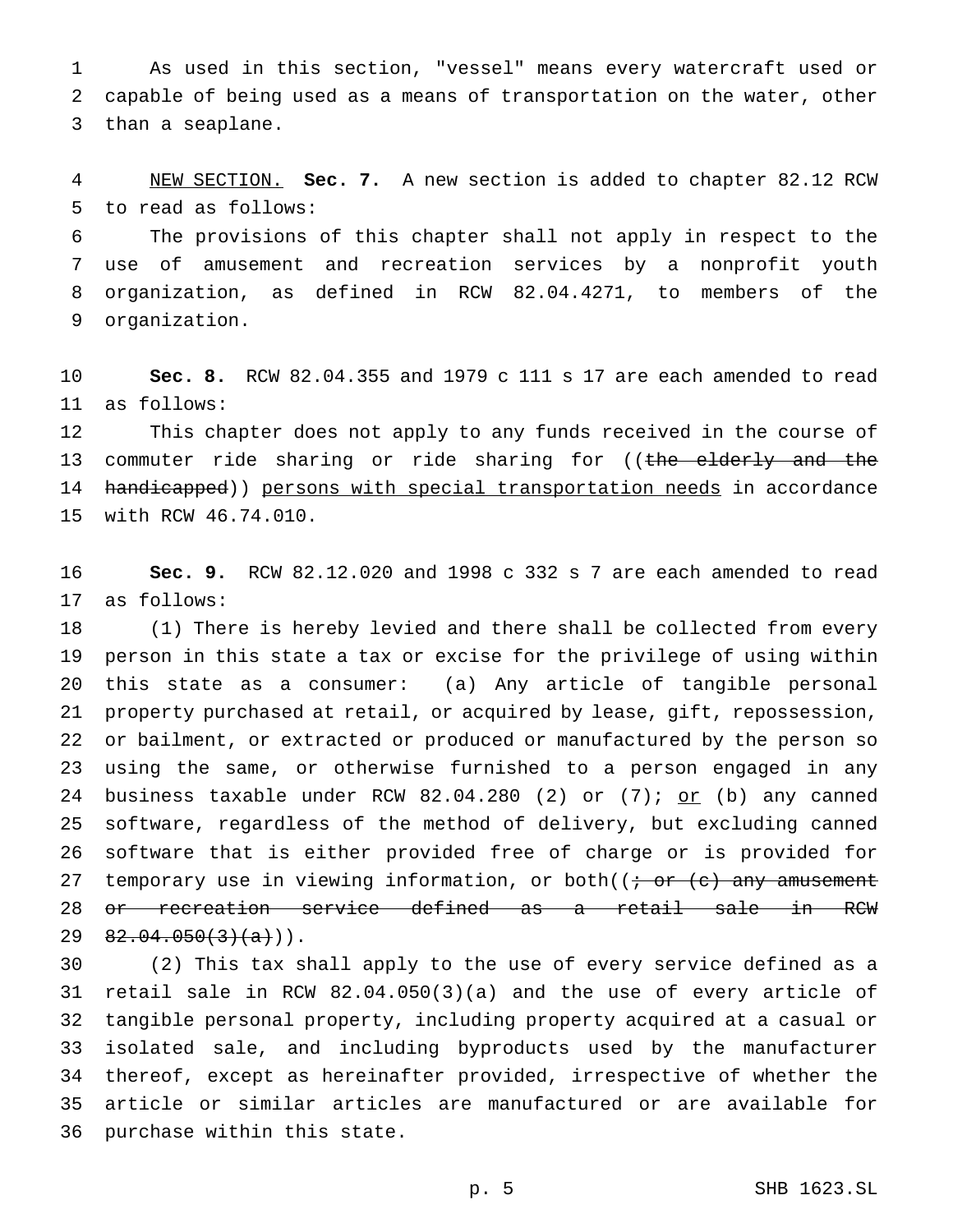(3) Except as provided in RCW 82.12.0252, payment by one purchaser or user of tangible personal property or service of the tax imposed by chapter 82.08 or 82.12 RCW shall not have the effect of exempting any other purchaser or user of the same property or service from the taxes imposed by such chapters.

 (4) The tax shall be levied and collected in an amount equal to the value of the article used by the taxpayer multiplied by the rate in effect for the retail sales tax under RCW 82.08.020.

 **Sec. 10.** RCW 82.12.02567 and 1998 c 309 s 2 are each amended to read as follows:

 (1) The provisions of this chapter shall not apply with respect to machinery and equipment used directly in generating not less than two hundred kilowatts of electricity using wind, sun, or landfill gas as 14 the principal source of power( $\left(\frac{1}{t}, \frac{1}{t}, \frac{1}{t}\right)$  when the user provides the 15 department with:

 $(a)$  An exemption certificate in a form and manner prescribed by the 17 department within sixty days of the first use of such machinery and 18 equipment in this state; or

 (b) An annual summary listing the machinery and equipment by January 31st of the year following the calendar year in which the 21 machinery and equipment is first used in this state)).

(2) The definitions in RCW 82.08.02567 apply to this section.

(3) This section expires June 30, 2005.

 **Sec. 11.** RCW 82.12.0282 and 1996 c 88 s 4 are each amended to read as follows:

 The tax imposed by this chapter shall not apply with respect to the 27 use of passenger motor vehicles used as ride-sharing vehicles( $\left(\frac{1}{2}, \frac{1}{2}, \frac{1}{2}\right)$ 28 defined in RCW  $46.74.010(3)$ , by not less than five persons, including the driver, with a gross vehicle weight not to exceed 10,000 pounds where the primary usage is for commuter ride-sharing, as defined in RCW  $46.74.010((\leftarrow{1})$ , by not less than four persons including the driver when at least two of those persons are confined to wheelchairs when riding, or passenger motor vehicles where the primary usage is for 34 ride-sharing for ((the elderly and the handicapped)) persons with 35 special transportation needs, as defined in RCW  $46.74.010((+2))$ , if the vehicles are exempt under RCW 82.44.015 for thirty-six consecutive months beginning within thirty days of application for exemption under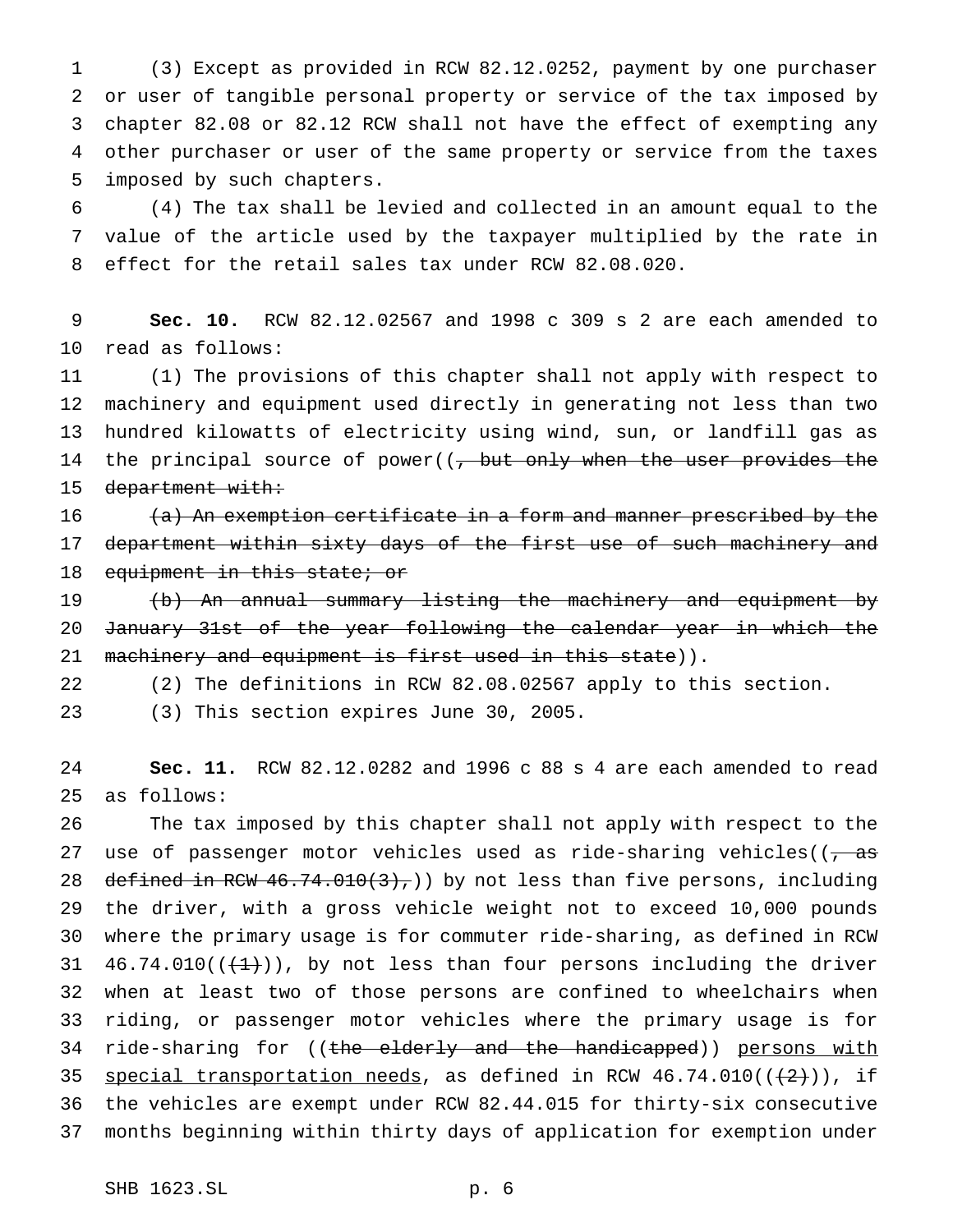this section. If used as a ride-sharing vehicle for less than thirty- six consecutive months, the registered owner of one of these vehicles shall notify the department of revenue upon termination of primary use of the vehicle as a ride-sharing vehicle and is liable for the tax imposed by this chapter.

 To qualify for the tax exemption, those passenger motor vehicles with five or six passengers, including the driver, used for commuter ride-sharing, must be operated either within the state's eight largest counties that are required to develop commute trip reduction plans as directed by chapter 70.94 RCW or in other counties, or cities and towns within those counties, that elect to adopt and implement a commute trip reduction plan. Additionally at least one of the following conditions must apply: (1) The vehicle must be operated by a public transportation agency for the general public; or (2) the vehicle must be used by a major employer, as defined in RCW 70.94.524 as an element of its commute trip reduction program for their employees; or (3) the vehicle must be owned and operated by individual employees and must be registered either with the employer as part of its commute trip reduction program or with a public transportation agency serving the area where the employees live or work. Individual employee owned and operated motor vehicles will require certification that the vehicle is registered with a major employer or a public transportation agency. Major employers who own and operate motor vehicles for their employees must certify that the commuter ride-sharing arrangement conforms to a carpool/vanpool element contained within their commute trip reduction program.

 **Sec. 12.** RCW 82.16.047 and 1979 c 111 s 18 are each amended to read as follows:

 This chapter does not apply to any funds received in the course of 30 commuter ride sharing or ride sharing for ((the elderly and the handicapped in accordance with RCW 46.74.010)) persons with special transportation needs in accordance with RCW 46.74.010.

 **Sec. 13.** RCW 82.32.060 and 1997 c 157 s 2 are each amended to read as follows:

 (1) If, upon receipt of an application by a taxpayer for a refund or for an audit of the taxpayer's records, or upon an examination of the returns or records of any taxpayer, it is determined by the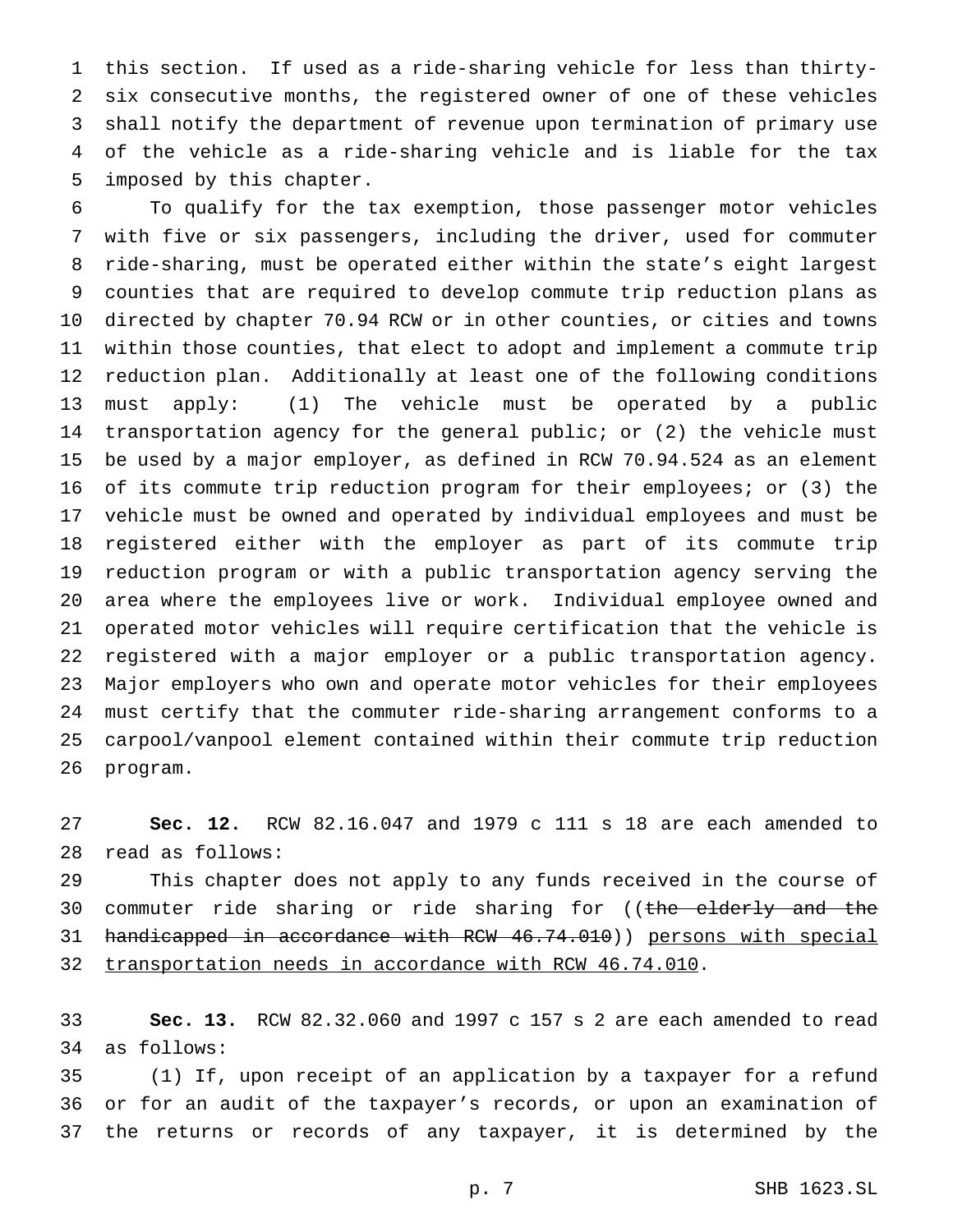department that within the statutory period for assessment of taxes, penalties, or interest prescribed by RCW 82.32.050 any amount of tax, penalty, or interest has been paid in excess of that properly due, the excess amount paid within, or attributable to, such period shall be credited to the taxpayer's account or shall be refunded to the taxpayer, at the taxpayer's option. Except as provided in subsections (2) and (3) of this section, no refund or credit shall be made for taxes, penalties, or interest paid more than four years prior to the beginning of the calendar year in which the refund application is made or examination of records is completed.

 (2) The execution of a written waiver under RCW 82.32.050 or 82.32.100 shall extend the time for making a refund or credit of any taxes paid during, or attributable to, the years covered by the waiver if, prior to the expiration of the waiver period, an application for refund of such taxes is made by the taxpayer or the department discovers a refund or credit is due.

 (3) Notwithstanding the foregoing limitations there shall be refunded or credited to taxpayers engaged in the performance of United States government contracts or subcontracts the amount of any tax paid, measured by that portion of the amounts received from the United States, which the taxpayer is required by contract or applicable federal statute to refund or credit to the United States, if claim for such refund is filed by the taxpayer with the department within one year of the date that the amount of the refund or credit due to the United States is finally determined and filed within four years of the date on which the tax was paid: PROVIDED, That no interest shall be allowed on such refund.

 (4) Any such refunds shall be made by means of vouchers approved by the department and by the issuance of state warrants drawn upon and payable from such funds as the legislature may provide. However, taxpayers who are required to pay taxes by electronic funds transfer under RCW 82.32.080 shall have any refunds paid by electronic funds transfer.

 (5) Any judgment for which a recovery is granted by any court of competent jurisdiction, not appealed from, for tax, penalties, and interest which were paid by the taxpayer, and costs, in a suit by any taxpayer shall be paid in the same manner, as provided in subsection (4) of this section, upon the filing with the department of a certified copy of the order or judgment of the court.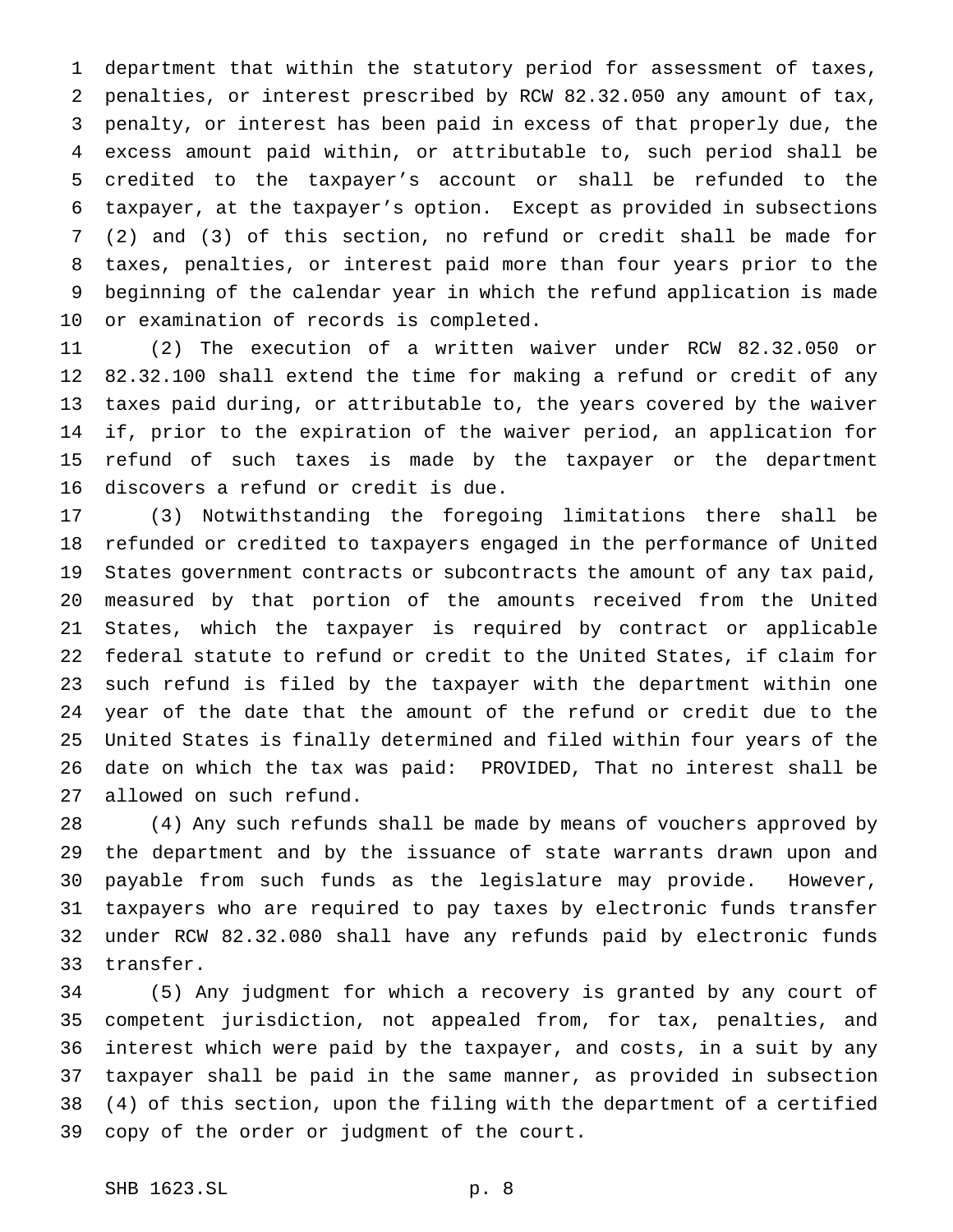(a) Interest at the rate of three percent per annum shall be allowed by the department and by any court on the amount of any refund, credit, or other recovery allowed to a taxpayer for taxes, penalties, or interest paid by the taxpayer before January 1, 1992. This rate of interest shall apply for all interest allowed through December 31, 1998. Interest allowed after December 31, 1998, shall be computed at the rate as computed under RCW 82.32.050(2). The rate so computed shall be adjusted on the first day of January of each year for use in computing interest for that calendar year.

 (b) For refunds or credits of amounts paid or other recovery allowed to a taxpayer after December 31, 1991, the rate of interest shall be the rate as computed for assessments under RCW 82.32.050(2) less one percent. This rate of interest shall apply for all interest allowed through December 31, 1998. Interest allowed after December 31, 15 1998, shall be computed at the rate as computed under RCW 82.32.050(2). The rate so computed shall be adjusted on the first day of January of each year for use in computing interest for that calendar year.

 **Sec. 14.** RCW 82.32.070 and 1997 c 54 s 4 are each amended to read as follows:

 $(1)((\{a\}))$  Every person liable for any fee or tax imposed by chapters 82.04 through 82.27 RCW shall keep and preserve, for a period of five years, suitable records as may be necessary to determine the amount of any tax for which he may be liable, which records shall include copies of all federal income tax and state tax returns and reports made by him. All his books, records, and invoices shall be open for examination at any time by the department of revenue. In the case of an out-of-state person or concern which does not keep the necessary books and records within this state, it shall be sufficient if it produces within the state such books and records as shall be required by the department of revenue, or permits the examination by an agent authorized or designated by the department of revenue at the place where such books and records are kept. Any person who fails to comply with the requirements of this section shall be forever barred from questioning, in any court action or proceedings, the correctness of any assessment of taxes made by the department of revenue based upon any period for which such books, records, and invoices have not been so kept and preserved.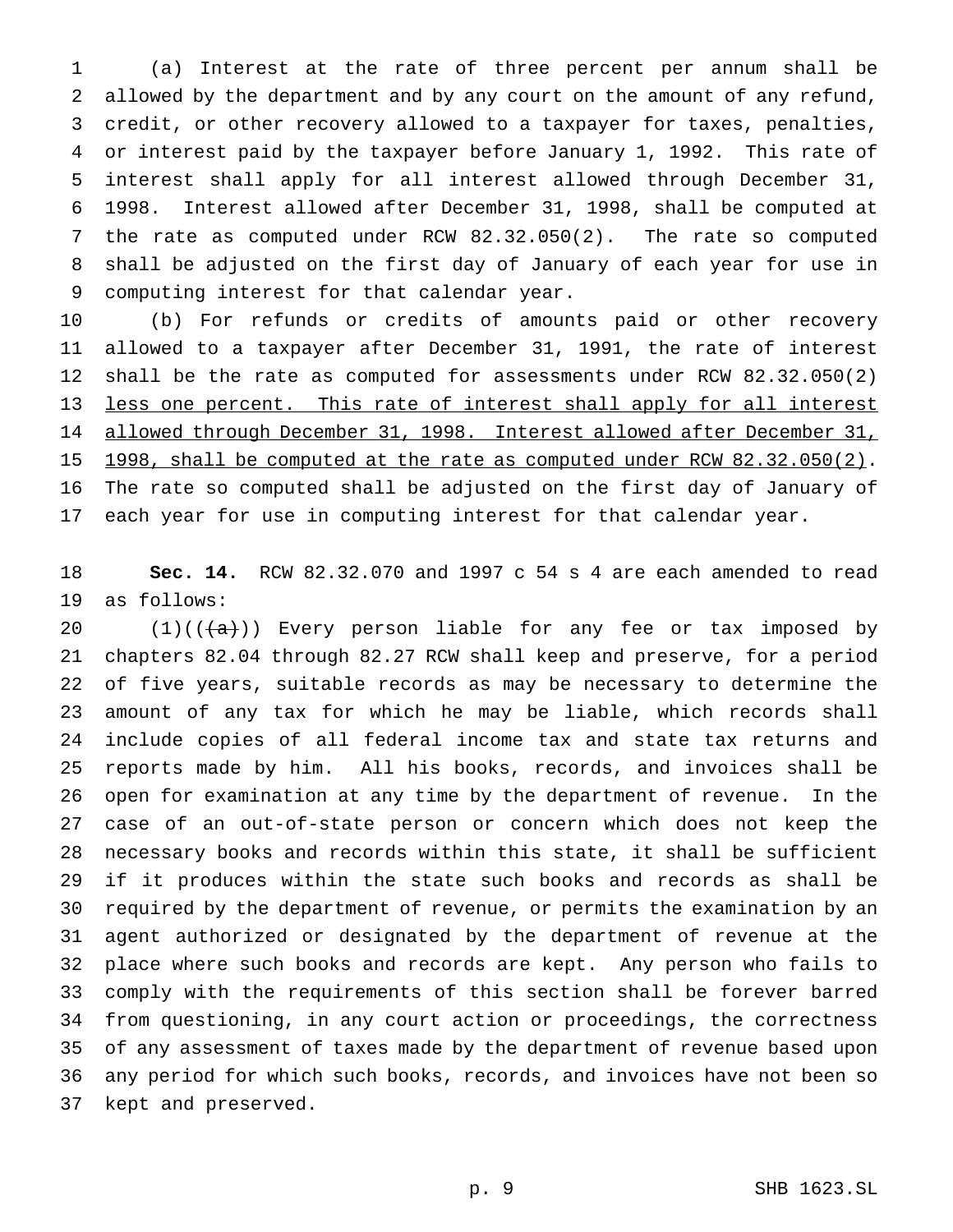1 (((b))) (2) A person liable for any fee or tax imposed by chapters 82.04 through 82.27 RCW who contracts with another person or entity for work subject to chapter 18.27 or 19.28 RCW shall obtain and preserve a record of the unified business identifier account number for the person or entity performing the work. Failure to obtain or maintain the record is subject to RCW 39.06.010 and to a penalty determined by the director, but not to exceed two hundred fifty dollars. The department shall notify the taxpayer and collect the penalty in the same manner as penalties under RCW 82.32.100.

10 ((<del>(2) Any person claiming a credit against the tax imposed by</del> 11 chapter 82.04 RCW by reason of the provisions of RCW 82.04.435 shall keep and preserve until the claim has been verified or allowed by the department of revenue sufficient books, records and invoices to prove 14 the right to and amount of such claim for credit, and no such claim 15 shall be allowed by the department of revenue unless such books, 16 records and invoices have been kept and preserved.))

 **Sec. 15.** RCW 82.35.080 and 1996 c 186 s 522 are each amended to read as follows:

 (1) Except as provided in subsection (2) of this section, the department shall revoke any certificate issued under this chapter if it finds that any of the following have occurred with respect to the certificate:

 (a) The certificate was obtained by fraud or deliberate misrepresentation;

 (b) The certificate was obtained through the use of inaccurate data but without any intention to commit fraud or misrepresentation;

 (c) The facility was constructed or operated in violation of any provision of this chapter or provision imposed by the department as a condition of certification; or

 (d) The cogeneration facility is no longer capable of being operated for the primary purpose of cogeneration.

 (2) If the department finds that there are few inaccuracies under subsection (1)(b) of this section and that cumulatively they are insignificant in terms of the cost or operation of the facility or that the inaccurate data is not attributable to carelessness or negligence and its inclusion was reasonable under the circumstances, then the department may provide for the continuance of the certificate and whatever modification it considers in the public interest.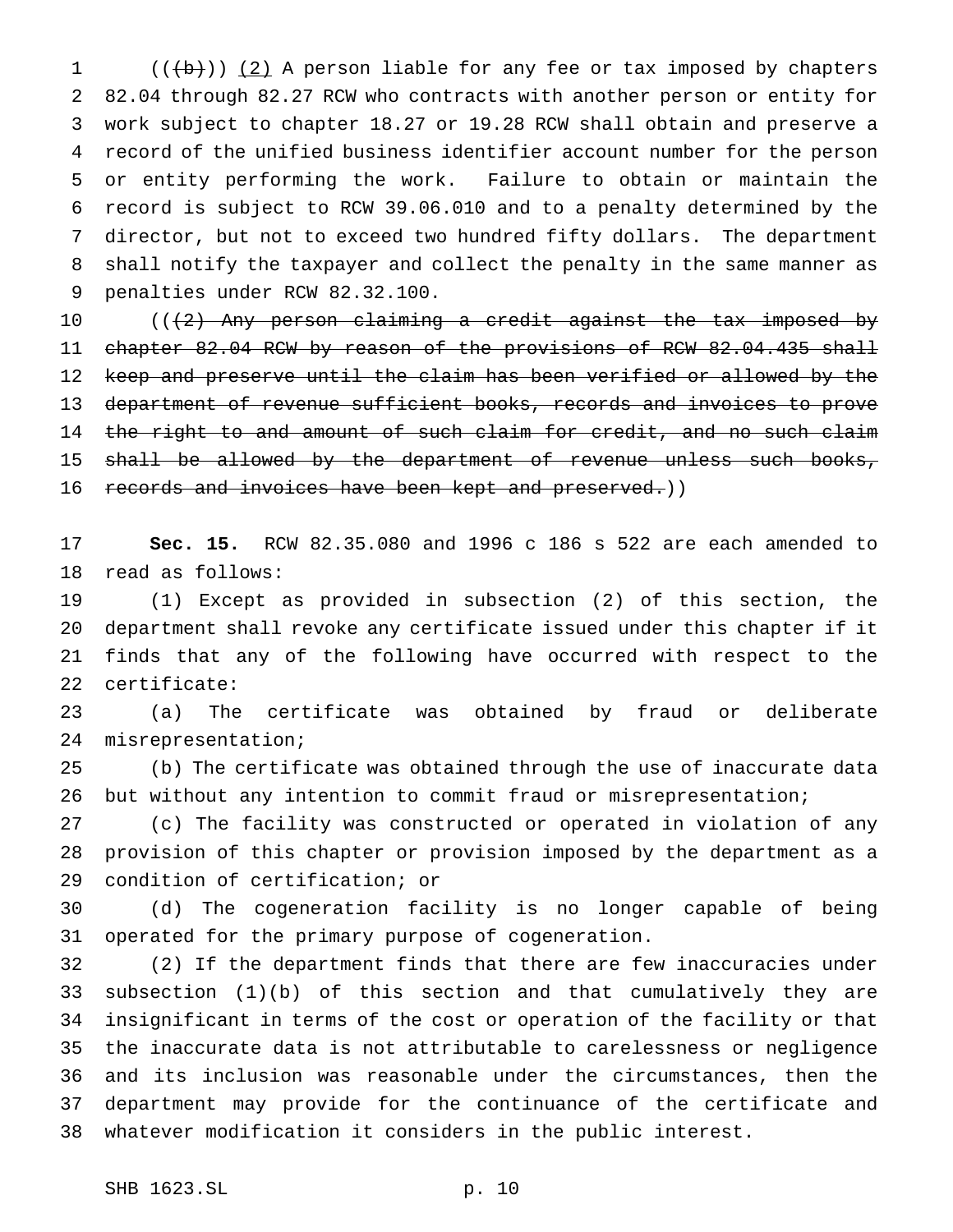(3) Any person, firm, corporation, or organization that obtains a certificate revoked under this section shall be liable for the total amount of money saved by claiming the credits and exemptions provided 4 under this chapter ((and RCW 84.36.485)). The total amount of the credits shall be collected as delinquent business and occupation taxes, and the total of the exemptions shall be collected and distributed as delinquent property taxes. Interest shall accrue on the amounts of the credits and exemptions from the date the taxes were otherwise due.

 (4) The department of community, trade, and economic development shall provide technical assistance to the department in carrying out its responsibilities under this section.

 **Sec. 16.** RCW 84.36.041 and 1998 c 311 s 20 are each amended to read as follows:

 (1) All real and personal property used by a nonprofit home for the aging that is reasonably necessary for the purposes of the home is exempt from taxation if the benefit of the exemption inures to the home and:

 (a) At least fifty percent of the occupied dwelling units in the home are occupied by eligible residents; or

 (b) The home is subsidized under a federal department of housing and urban development program. The department of revenue shall provide by rule a definition of homes eligible for exemption under this subsection (b), consistent with the purposes of this section.

 (2) All real and personal property used by a nonprofit home for the aging that is reasonably necessary for the purposes of the home is exempt from taxation if the benefit of the exemption inures to the home and the construction, rehabilitation, acquisition, or refinancing of the home is financed under a program using bonds exempt from federal income tax if at least seventy-five percent of the total amount financed uses the tax exempt bonds and the financing program requires the home to reserve a percentage of all dwelling units so financed for low-income residents. The initial term of the exemption under this subsection shall equal the term of the tax exempt bond used in connection with the financing program, or the term of the requirement to reserve dwelling units for low-income residents, whichever is shorter. If the financing program involves less than the entire home, only those dwelling units included in the financing program are eligible for total exemption. The department of revenue shall provide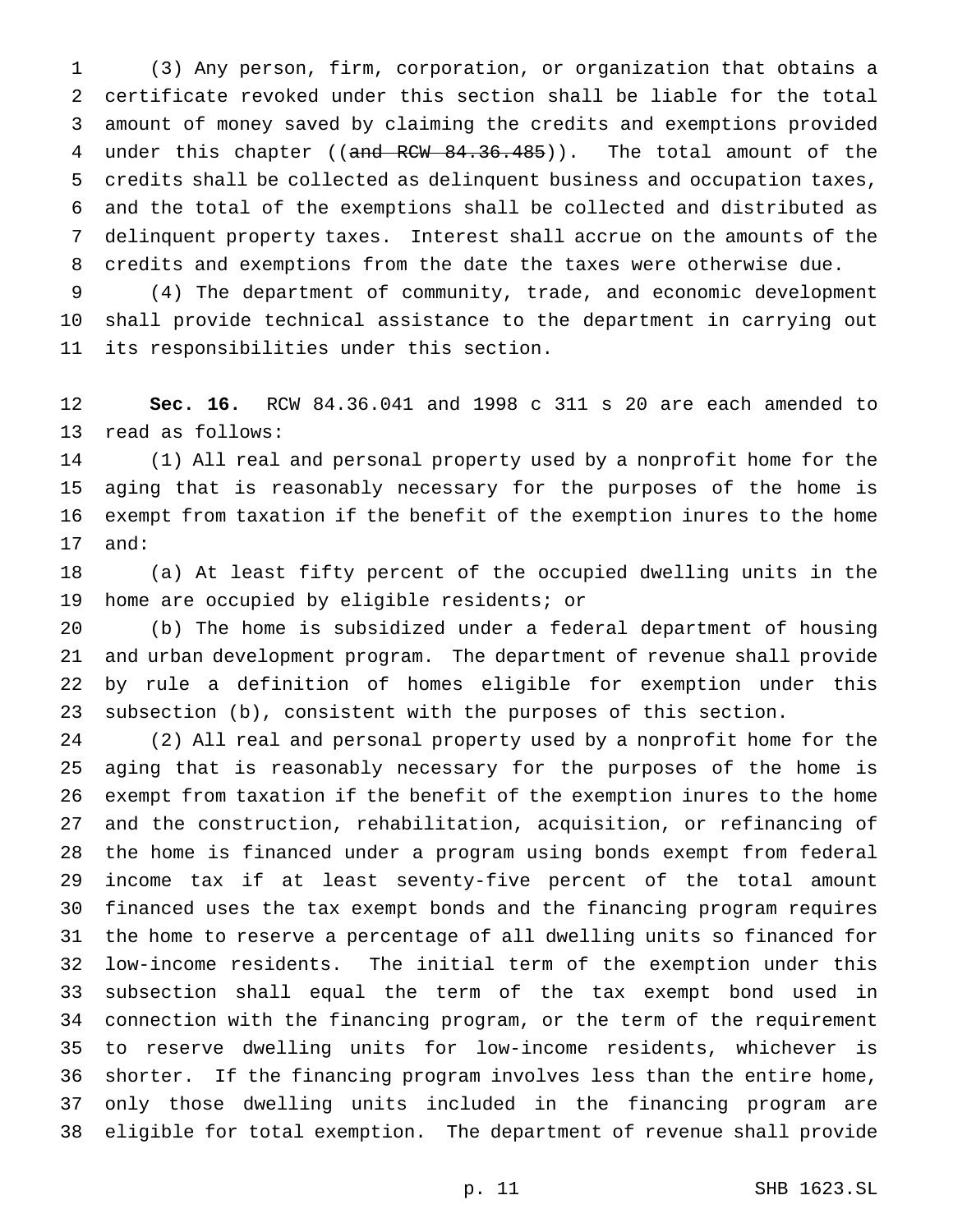by rule the requirements for monitoring compliance with the provisions of this subsection and the requirements for exemption including:

 (a) The number or percentage of dwelling units required to be occupied by low-income residents, and a definition of low income;

 (b) The type and character of the dwelling units, whether independent units or otherwise; and

 (c) Any particular requirements for continuing care retirement communities.

 (3) A home for the aging is eligible for a partial exemption on the real property and a total exemption for the home's personal property if the home does not meet the requirements of subsection (1) of this section because fewer than fifty percent of the occupied dwelling units are occupied by eligible residents, as follows:

 (a) A partial exemption shall be allowed for each dwelling unit in a home occupied by a resident requiring assistance with activities of daily living.

 (b) A partial exemption shall be allowed for each dwelling unit in a home occupied by an eligible resident.

 (c) A partial exemption shall be allowed for an area jointly used by a home for the aging and by a nonprofit organization, association, or corporation currently exempt from property taxation under one of the other provisions of this chapter. The shared area must be reasonably necessary for the purposes of the nonprofit organization, association, or corporation exempt from property taxation under one of the other provisions of this chapter, such as kitchen, dining, and laundry areas.

 (d) The amount of exemption shall be calculated by multiplying the assessed value of the property reasonably necessary for the purposes of the home, less the assessed value of any area exempt under (c) of this subsection, by a fraction. The numerator of the fraction is the number of dwelling units occupied by eligible residents and by residents requiring assistance with activities of daily living. The denominator of the fraction is the total number of occupied dwelling units as of January 1st of the year for which exemption is claimed.

 (4) To be exempt under this section, the property must be used exclusively for the purposes for which the exemption is granted, except as provided in RCW 84.36.805.

 (5) A home for the aging is exempt from taxation only if the organization operating the home is exempt from income tax under section 501(c) of the federal internal revenue code as existing on January 1,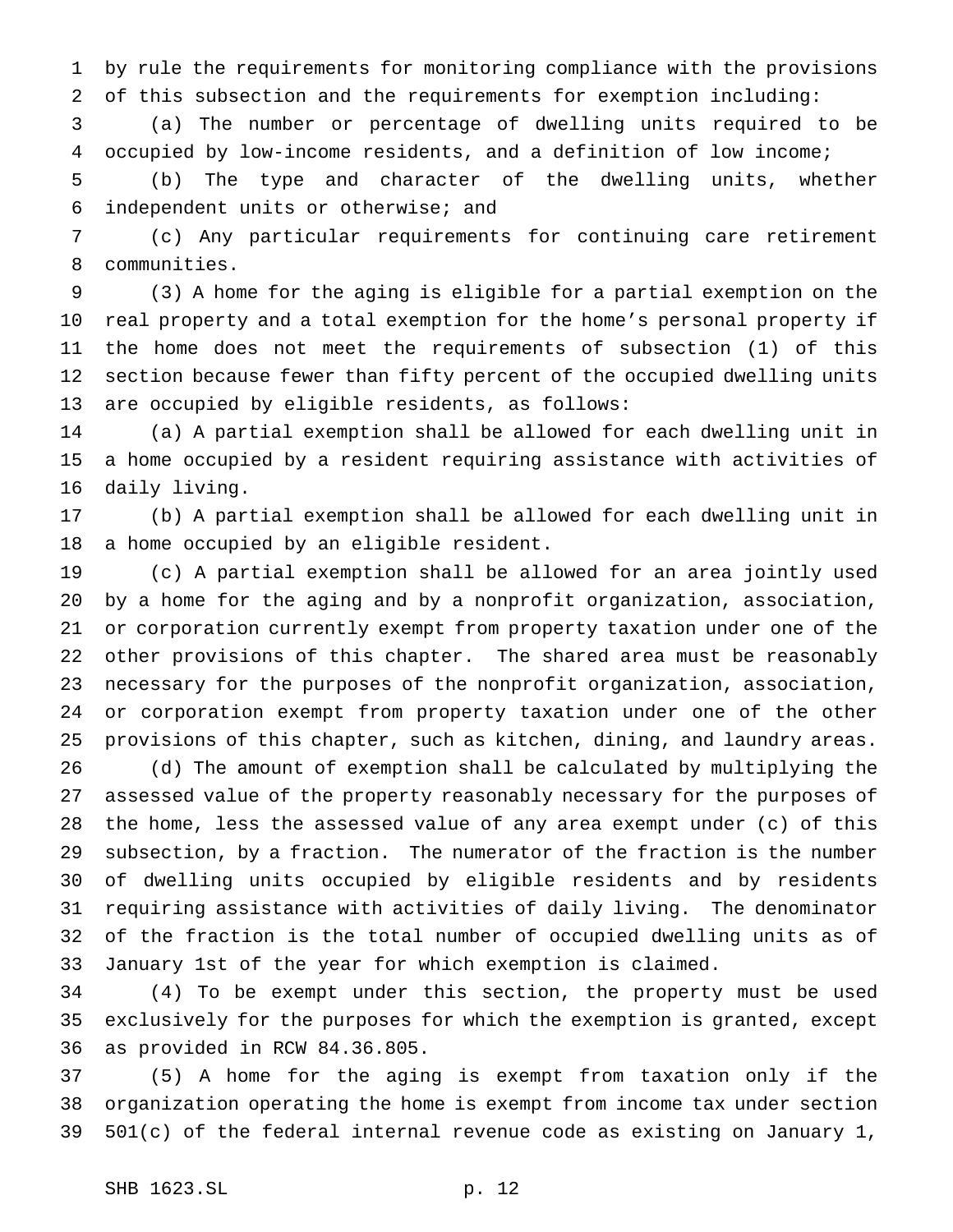1989, or such subsequent date as the director may provide by rule consistent with the purposes of this section.

 (6) In order for the home to be eligible for exemption under 4 subsections  $(1)(a)$  and  $((+2))$   $(3)(b)$  of this section, each eligible resident of a home for the aging shall submit an income verification form to the county assessor by July 1st of the assessment year in which 7 the application for exemption is ((made)) filed. The income verification form shall be prescribed and furnished by the department of revenue. An eligible resident who has filed a form for a previous year need not file a new form until there is a change in status affecting the person's eligibility.

 (7) In determining the assessed value of a home for the aging for purposes of the partial exemption provided by subsection (3) of this section, the assessor shall apply the computation method provided by RCW 84.34.060 and shall consider only the use to which such property is applied during the years for which such partial exemptions are available and shall not consider potential uses of such property.

(8) As used in this section:

(a) "Eligible resident" means a person who:

 (i) Occupied the dwelling unit as a principal place of residence as 21 of January 1st of the year for which the exemption is ((claimed)) 22 filed. Confinement of the person to a hospital or nursing home does not disqualify the claim of exemption if the dwelling unit is temporarily unoccupied or if the dwelling unit is occupied by a spouse, 25 a person financially dependent on the claimant for support, or both; and

 (ii) Is sixty-one years of age or older on December 31st of the year in which the exemption claim is filed, or is, at the time of filing, retired from regular gainful employment by reason of physical disability. Any surviving spouse of a person who was receiving an exemption at the time of the person's death shall qualify if the surviving spouse is fifty-seven years of age or older and otherwise meets the requirements of this subsection; and

 (iii) Has a combined disposable income of no more than the greater of twenty-two thousand dollars or eighty percent of the median income adjusted for family size as most recently determined by the federal department of housing and urban development for the county in which the person resides. For the purposes of determining eligibility under this section, a "cotenant" means a person who resides with an eligible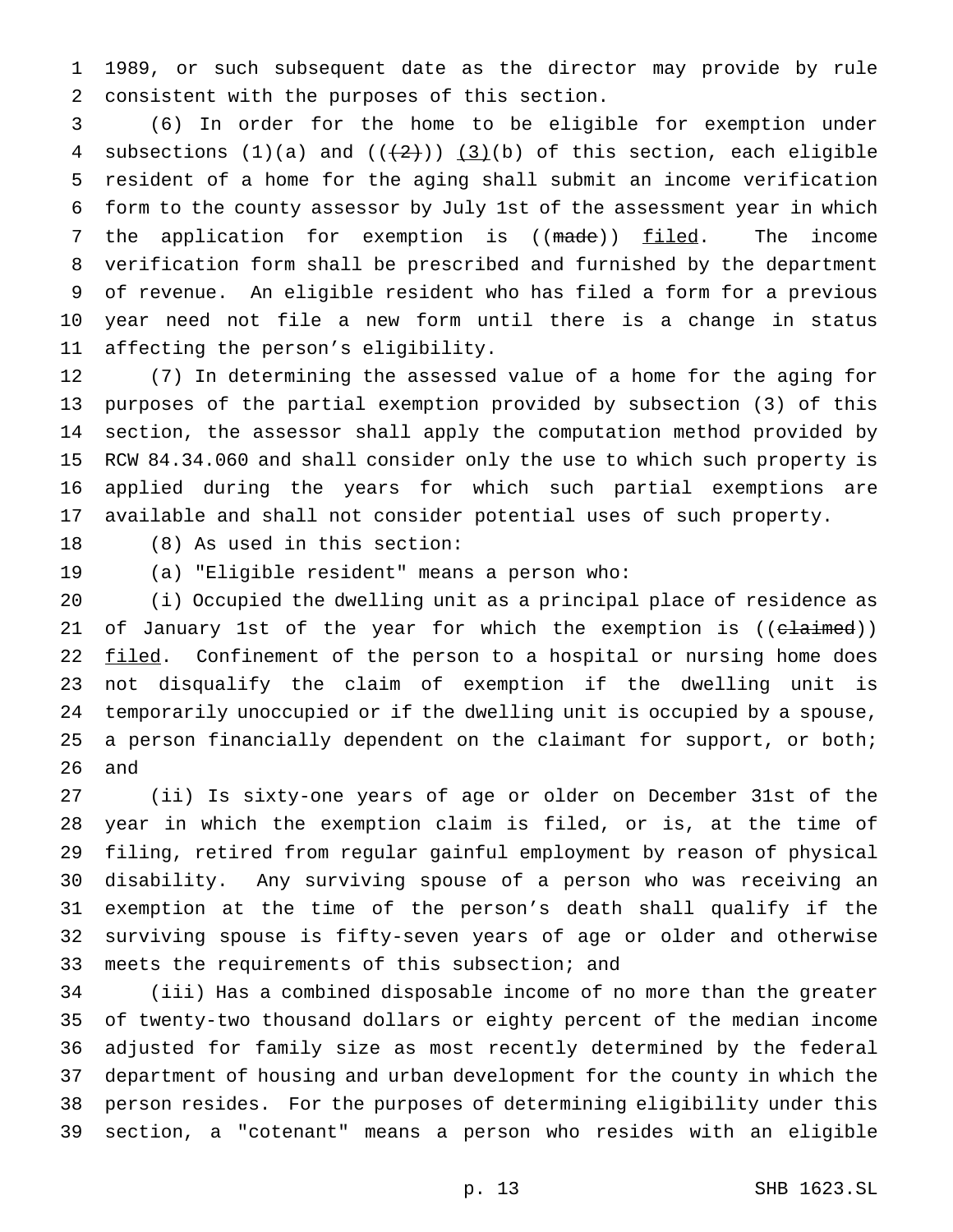resident and who shares personal financial resources with the eligible resident.

 (b) "Combined disposable income" means the disposable income of the person submitting the income verification form, plus the disposable income of his or her spouse, and the disposable income of each cotenant occupying the dwelling unit for the preceding calendar year, less amounts paid by the person submitting the income verification form or his or her spouse or cotenant during the previous year for the treatment or care of either person received in the dwelling unit or in a nursing home. If the person submitting the income verification form was retired for two months or more of the preceding year, the combined disposable income of such person shall be calculated by multiplying the average monthly combined disposable income of such person during the months such person was retired by twelve. If the income of the person submitting the income verification form is reduced for two or more months of the preceding year by reason of the death of the person's spouse, the combined disposable income of such person shall be calculated by multiplying the average monthly combined disposable income of such person after the death of the spouse by twelve.

 (c) "Disposable income" means adjusted gross income as defined in the federal internal revenue code, as amended prior to January 1, 1989, or such subsequent date as the director may provide by rule consistent with the purpose of this section, plus all of the following items to the extent they are not included in or have been deducted from adjusted gross income:

26 (i) Capital gains, other than ((nonrecognized gain on the sale of a principal residence under section 1034 of the federal internal 28 revenue code, or)) gain excluded from income under section 121 of the federal internal revenue code to the extent it is reinvested in a new principal residence;

- (ii) Amounts deducted for loss;
- (iii) Amounts deducted for depreciation;
- 
- (iv) Pension and annuity receipts;

 (v) Military pay and benefits other than attendant-care and medical-aid payments;

 (vi) Veterans benefits other than attendant-care and medical-aid payments;

 (vii) Federal social security act and railroad retirement benefits; (viii) Dividend receipts; and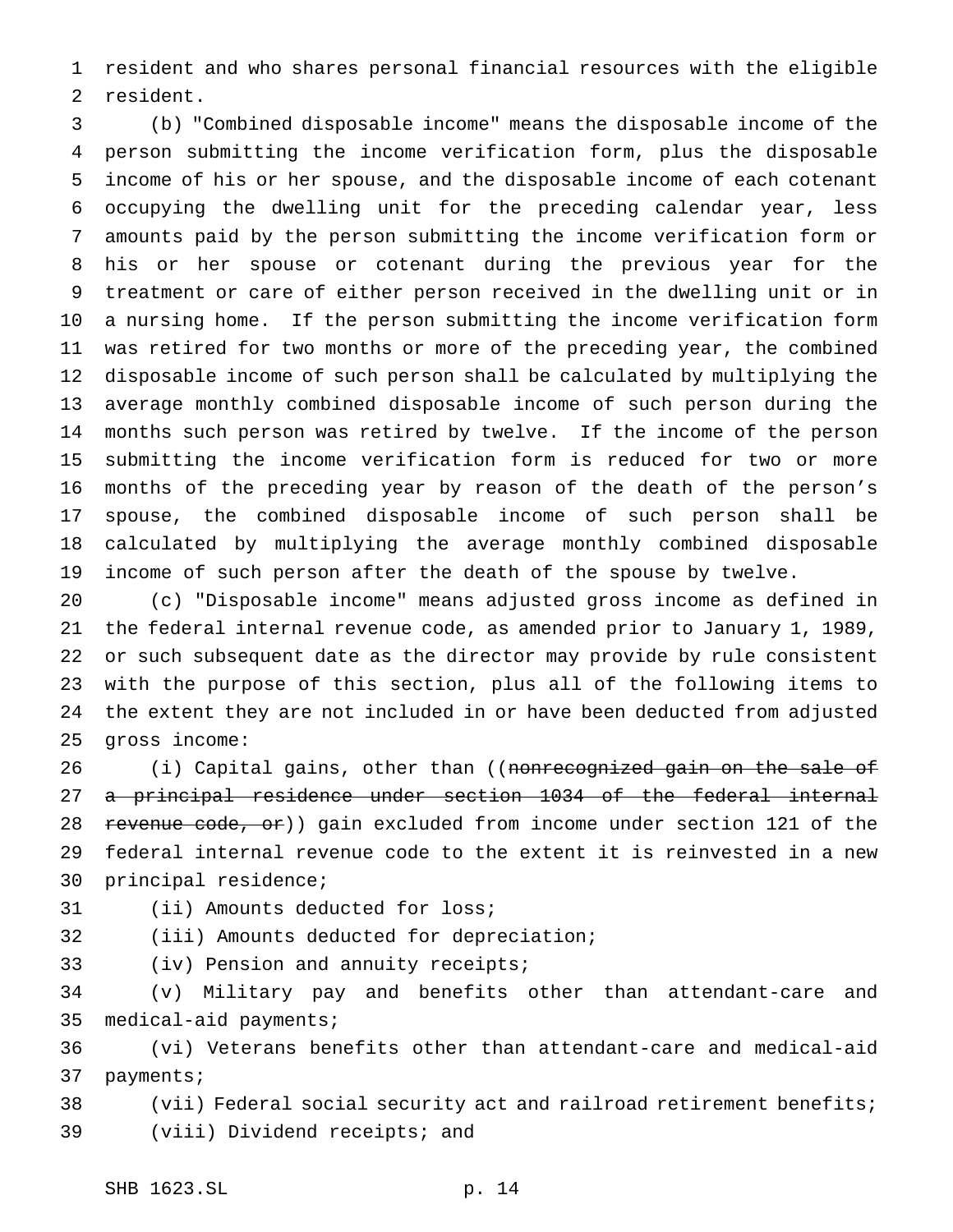(ix) Interest received on state and municipal bonds.

 (d) "Resident requiring assistance with activities of daily living" means a person who requires significant assistance with the activities of daily living and who would be at risk of nursing home placement without this assistance.

 (e) "Home for the aging" means a residential housing facility that (i) provides a housing arrangement chosen voluntarily by the resident, 8 the resident's guardian or conservator, or another responsible person; (ii) has only residents who are at least sixty-one years of age or who have needs for care generally compatible with persons who are at least sixty-one years of age; and (iii) provides varying levels of care and supervision, as agreed to at the time of admission or as determined necessary at subsequent times of reappraisal.

 (9) A for-profit home for the aging that converts to nonprofit status after June 11, 1992, and would otherwise be eligible for tax exemption under this section may not receive the tax exemption until five years have elapsed since the conversion. The exemption shall then be ratably granted over the next five years.

 **Sec. 17.** RCW 84.36.350 and 1975 1st ex.s. c 3 s 1 are each amended to read as follows:

(1) The following property shall be exempt from taxation:

 (a) Real or personal property owned and used by a nonprofit corporation in connection with the operation of a sheltered workshop for handicapped persons, and used primarily in connection with the manufacturing and the handling, sale or distribution of goods 26 constructed, processed, or repaired in such workshops or centers; and 27 (b) Inventory owned by a sheltered workshop for sale or lease by the sheltered workshop or to be furnished under a contract of service, including raw materials, work in process, and finished products.

 (2) Unless a different meaning is plainly required by the context, 31 "sheltered workshop" means a rehabilitation facility, or that part of 32 a rehabilitation facility operated by a nonprofit corporation, where 33 any manufacture or handiwork is carried on and operated for the primary purpose of: (a) Providing gainful employment or rehabilitation 35 services to the handicapped as an interim step in the rehabilitation process for those who cannot be readily absorbed in the competitive 37 labor market or during such time as employment opportunities for them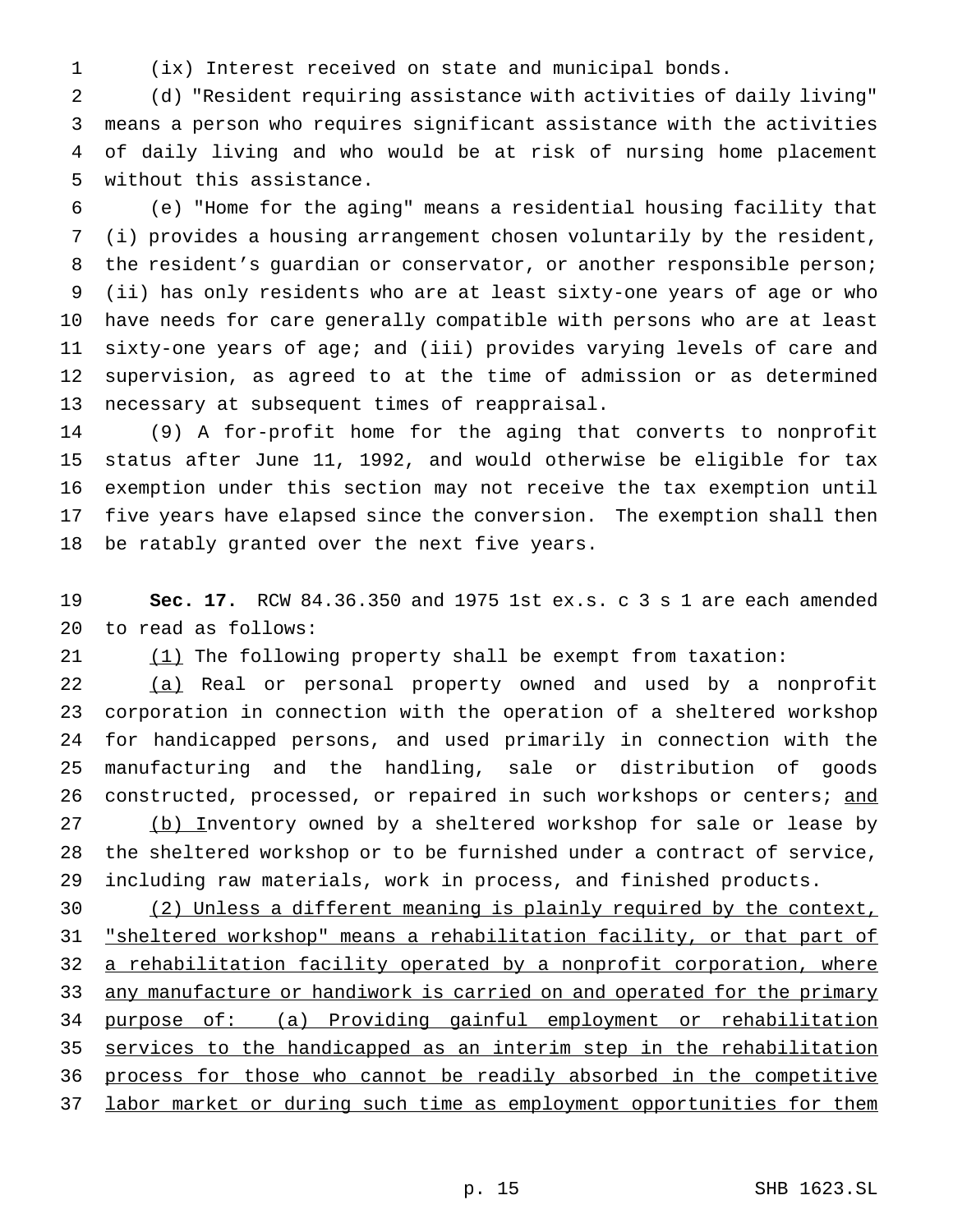in the competitive labor market do not exist; or (b) providing evaluation and work adjustment services for handicapped individuals.

 **Sec. 18.** RCW 84.36.383 and 1995 1st sp.s. c 8 s 2 are each amended to read as follows:

 As used in RCW 84.36.381 through 84.36.389, except where the context clearly indicates a different meaning:

7 (1) The term "residence" ((shall)) means a single family dwelling unit whether such unit be separate or part of a multiunit dwelling, including the land on which such dwelling stands not to exceed one acre. The term shall also include a share ownership in a cooperative housing association, corporation, or partnership if the person claiming exemption can establish that his or her share represents the specific unit or portion of such structure in which he or she resides. The term shall also include a single family dwelling situated upon lands the fee of which is vested in the United States or any instrumentality thereof including an Indian tribe or in the state of Washington, and notwithstanding the provisions of RCW 84.04.080 and 84.04.090, such a residence shall be deemed real property.

 (2) The term "real property" shall also include a mobile home which has substantially lost its identity as a mobile unit by virtue of its being fixed in location upon land owned or leased by the owner of the mobile home and placed on a foundation (posts or blocks) with fixed 23 pipe, connections with sewer, water, or other utilities((: PROVIDED, 24 That)). A mobile home located on land leased by the owner of the 25 mobile home ((shall be)) is subject, for tax billing, payment, and collection purposes, only to the personal property provisions of chapter 84.56 RCW and RCW 84.60.040.

28 (3) "Department" ((<del>shall</del>)) mean<u>s</u> the state department of revenue. (4) "Combined disposable income" means the disposable income of the person claiming the exemption, plus the disposable income of his or her spouse, and the disposable income of each cotenant occupying the residence for the assessment year, less amounts paid by the person claiming the exemption or his or her spouse during the assessment year for:

 (a) Drugs supplied by prescription of a medical practitioner authorized by the laws of this state or another jurisdiction to issue prescriptions; and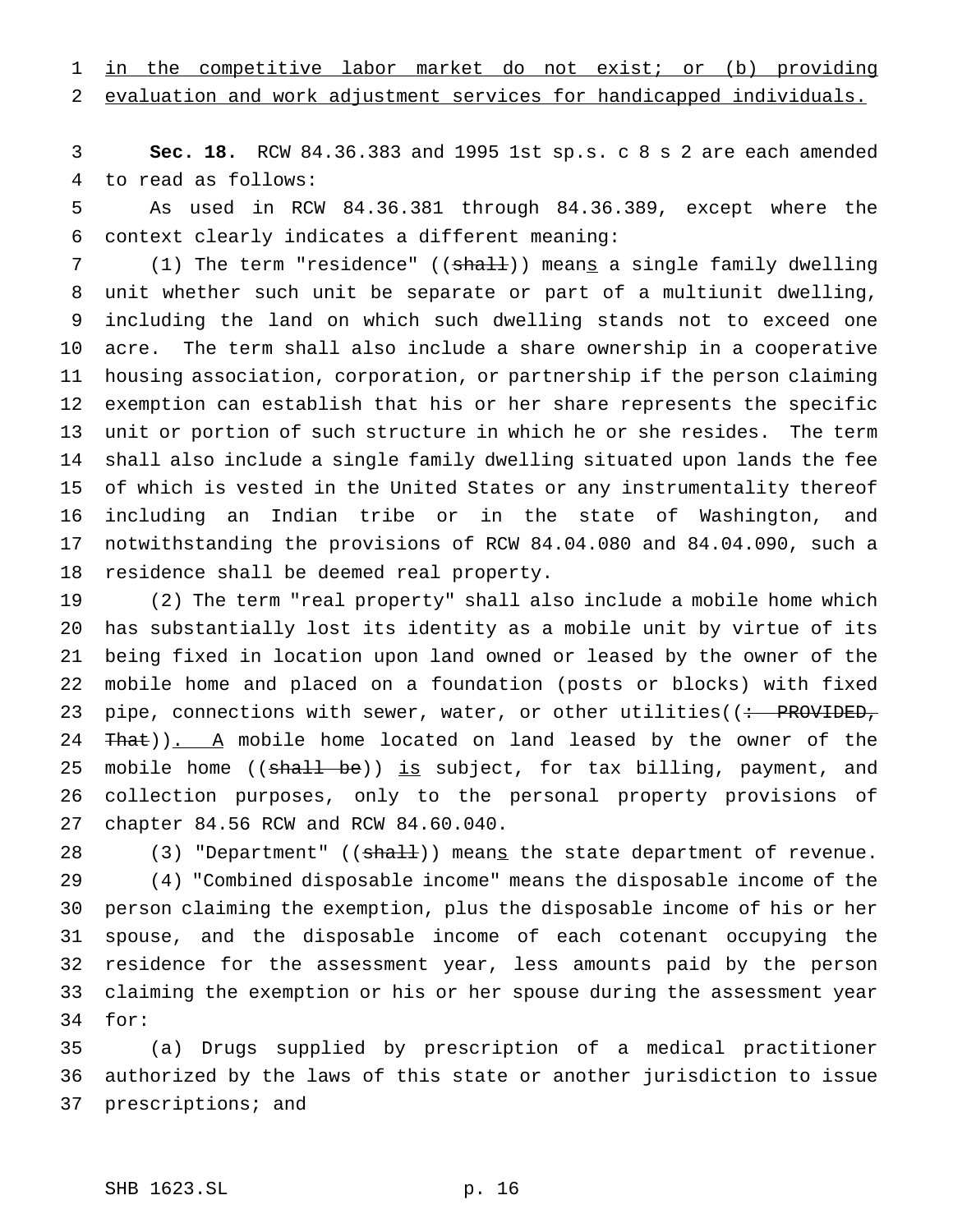(b) The treatment or care of either person received in the home or in a nursing home.

 (5) "Disposable income" means adjusted gross income as defined in the federal internal revenue code, as amended prior to January 1, 1989, or such subsequent date as the director may provide by rule consistent with the purpose of this section, plus all of the following items to the extent they are not included in or have been deducted from adjusted gross income:

9 (a) Capital gains, other than ((nonrecognized gain on the sale of 10 a principal residence under section 1034 of the federal internal revenue code, or)) gain excluded from income under section 121 of the federal internal revenue code to the extent it is reinvested in a new principal residence;

- (b) Amounts deducted for loss;
- (c) Amounts deducted for depreciation;
- 16 (d) Pension and annuity receipts;

 (e) Military pay and benefits other than attendant-care and medical-aid payments;

 (f) Veterans benefits other than attendant-care and medical-aid payments;

(g) Federal social security act and railroad retirement benefits;

(h) Dividend receipts; and

(i) Interest received on state and municipal bonds.

 (6) "Cotenant" means a person who resides with the person claiming the exemption and who has an ownership interest in the residence.

 **Sec. 19.** RCW 83.100.020 and 1998 c 292 s 401 are each amended to read as follows:

As used in this chapter:

(1) "Decedent" means a deceased individual;

 (2) "Department" means the department of revenue, the director of that department, or any employee of the department exercising authority lawfully delegated to him by the director;

 (3) "Federal credit" means (a) for a transfer, the maximum amount of the credit for state taxes allowed by section 2011 of the Internal Revenue Code; and (b) for a generation-skipping transfer, the maximum amount of the credit for state taxes allowed by section 2604 of the Internal Revenue Code;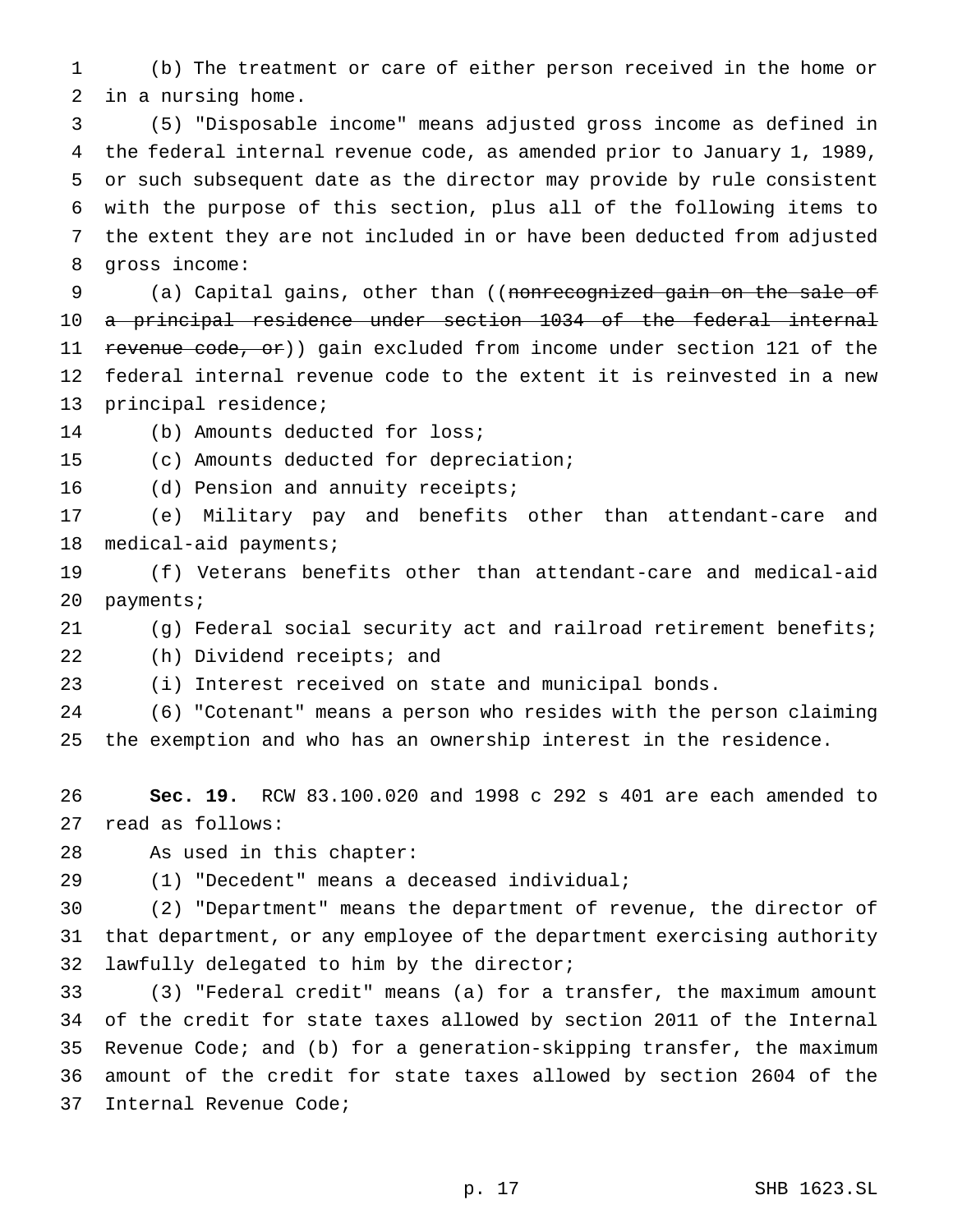(4) "Federal return" means any tax return required by chapter 11 or 13 of the Internal Revenue Code;

 (5) "Federal tax" means (a) for a transfer, a tax under chapter 11 of the Internal Revenue Code; and (b) for a generation-skipping transfer, the tax under chapter 13 of the Internal Revenue Code;

 (6) "Generation-skipping transfer" means a "generation-skipping transfer" as defined and used in section 2611 of the Internal Revenue Code;

 (7) "Gross estate" means "gross estate" as defined and used in section 2031 of the Internal Revenue Code;

 (8) "Nonresident" means a decedent who was domiciled outside Washington at his death;

 (9) "Person" means any individual, estate, trust, receiver, cooperative association, club, corporation, company, firm, partnership, joint venture, syndicate, or other entity and, to the extent permitted by law, any federal, state, or other governmental unit or subdivision 17 or agency, department, or instrumentality thereof;

 (10) "Person required to file the federal return" means any person required to file a return required by chapter 11 or 13 of the Internal Revenue Code, such as the personal representative of an estate; or a 21 transferor, trustee, or beneficiary of a generation-skipping transfer; or a qualified heir with respect to qualified real property, as defined 23 and used in section  $2032A(c)$  of the Internal Revenue Code;

 (11) "Property" means (a) for a transfer, property included in the gross estate; and (b) for a generation-skipping transfer, all real and 26 personal property subject to the federal tax;

 (12) "Resident" means a decedent who was domiciled in Washington at time of death;

 (13) "Transfer" means "transfer" as used in section 2001 of the Internal Revenue Code, or a disposition or cessation of qualified use as defined and used in section 2032A(c) of the Internal Revenue Code; (14) "Trust" means "trust" under Washington law and any arrangement

described in section 2652 of the Internal Revenue Code; and

 (15) "Internal Revenue Code" means, for the purposes of this chapter and RCW 83.110.010, the United States Internal Revenue Code of 36 1986, as amended or renumbered on January 1,  $((1998))$  1999.

 **Sec. 20.** RCW 11.02.005 and 1998 c 292 s 117 are each amended to read as follows:

SHB 1623.SL p. 18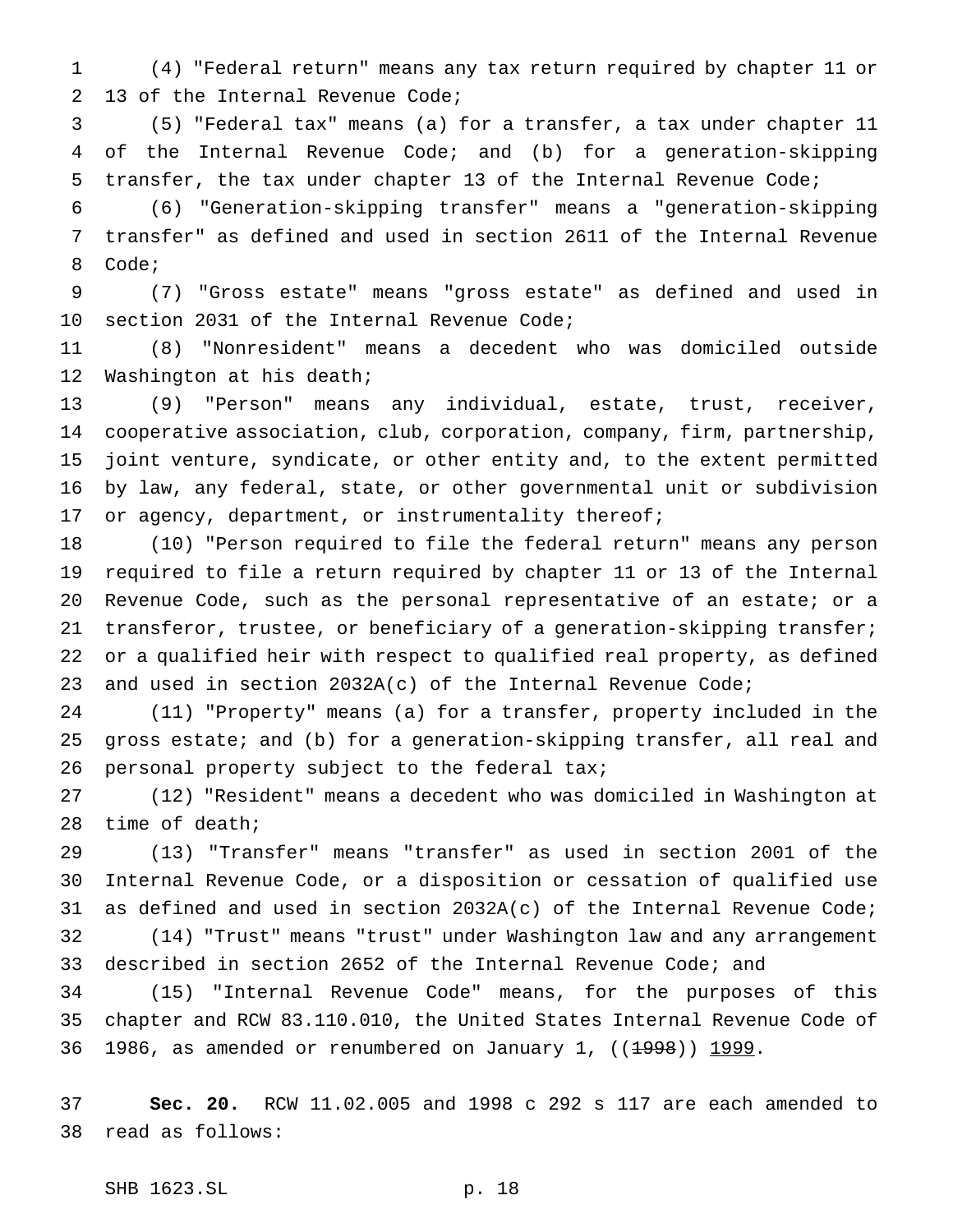When used in this title, unless otherwise required from the context:

 (1) "Personal representative" includes executor, administrator, special administrator, and guardian or limited guardian and special representative.

 (2) "Net estate" refers to the real and personal property of a decedent exclusive of homestead rights, exempt property, the family allowance and enforceable claims against, and debts of, the deceased or the estate.

 (3) "Representation" refers to a method of determining distribution in which the takers are in unequal degrees of kinship with respect to the intestate, and is accomplished as follows: After first determining who, of those entitled to share in the estate, are in the nearest degree of kinship, the estate is divided into equal shares, the number of shares being the sum of the number of persons who survive the intestate who are in the nearest degree of kinship and the number of persons in the same degree of kinship who died before the intestate but who left issue surviving the intestate; each share of a deceased person in the nearest degree shall be divided among those of the deceased person's issue who survive the intestate and have no ancestor then living who is in the line of relationship between them and the intestate, those more remote in degree taking together the share which their ancestor would have taken had he or she survived the intestate. Posthumous children are considered as living at the death of their parent.

 (4) "Issue" includes all the lawful lineal descendants of the ancestor and all lawfully adopted children.

 (5) "Degree of kinship" means the degree of kinship as computed according to the rules of the civil law; that is, by counting upward from the intestate to the nearest common ancestor and then downward to the relative, the degree of kinship being the sum of these two counts.

 (6) "Heirs" denotes those persons, including the surviving spouse, who are entitled under the statutes of intestate succession to the real and personal property of a decedent on the decedent's death intestate. (7) "Real estate" includes, except as otherwise specifically provided herein, all lands, tenements, and hereditaments, and all rights thereto, and all interest therein possessed and claimed in fee simple, or for the life of a third person.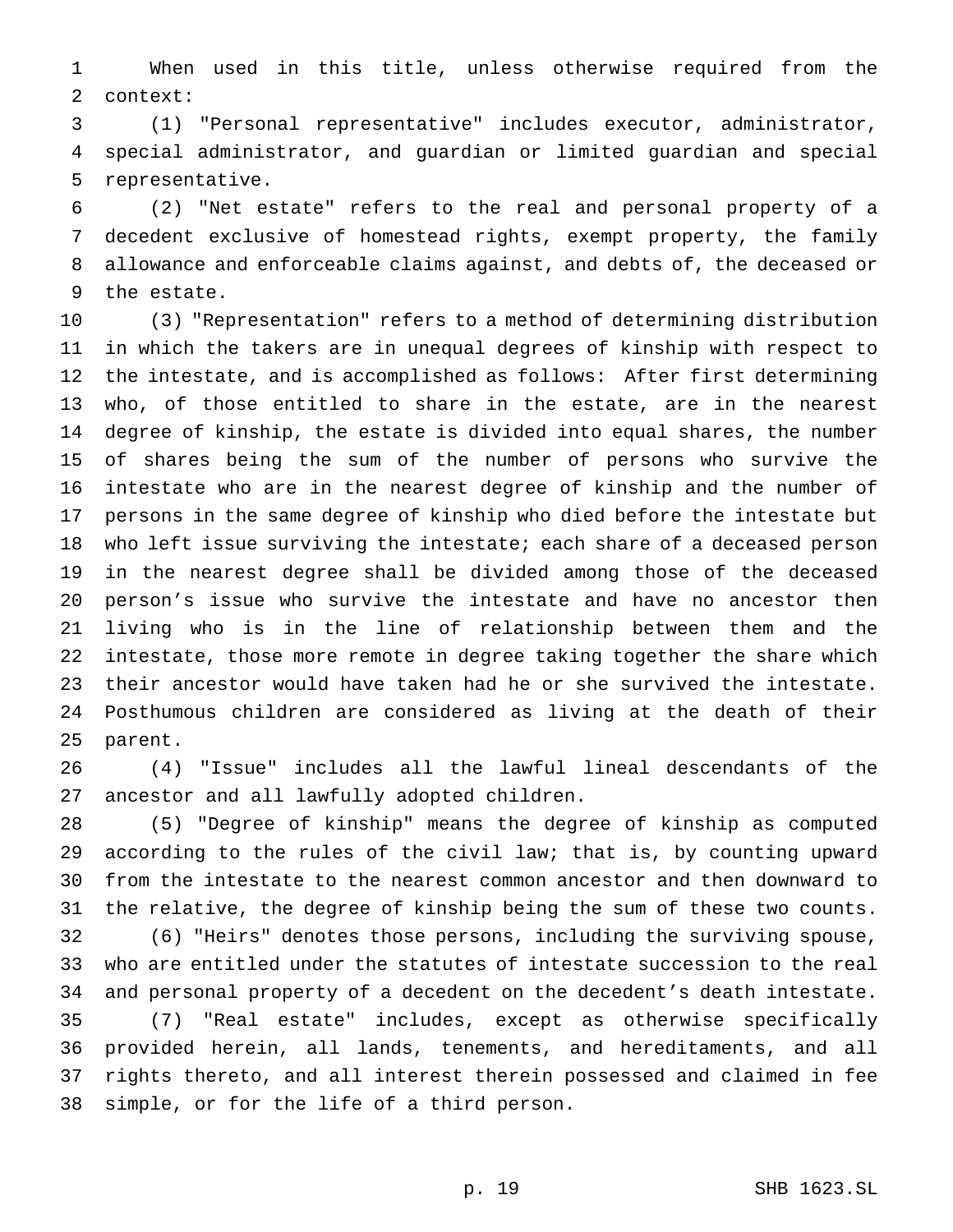(8) "Will" means an instrument validly executed as required by RCW 11.12.020.

 (9) "Codicil" means a will that modifies or partially revokes an existing earlier will. A codicil need not refer to or be attached to the earlier will.

 (10) "Guardian" or "limited guardian" means a personal representative of the person or estate of an incompetent or disabled person as defined in RCW 11.88.010 and the term may be used in lieu of "personal representative" wherever required by context.

 (11) "Administrator" means a personal representative of the estate of a decedent and the term may be used in lieu of "personal representative" wherever required by context.

 (12) "Executor" means a personal representative of the estate of a decedent appointed by will and the term may be used in lieu of "personal representative" wherever required by context.

 (13) "Special administrator" means a personal representative of the estate of a decedent appointed for limited purposes and the term may be used in lieu of "personal representative" wherever required by context.

 (14) "Trustee" means an original, added, or successor trustee and includes the state, or any agency thereof, when it is acting as the trustee of a trust to which chapter 11.98 RCW applies.

 (15) "Nonprobate asset" means those rights and interests of a person having beneficial ownership of an asset that pass on the person's death under a written instrument or arrangement other than the person's will. "Nonprobate asset" includes, but is not limited to, a right or interest passing under a joint tenancy with right of survivorship, joint bank account with right of survivorship, payable on death or trust bank account, transfer on death security or security account, deed or conveyance if possession has been postponed until the death of the person, trust of which the person is grantor and that becomes effective or irrevocable only upon the person's death, community property agreement, individual retirement account or bond, or note or other contract the payment or performance of which is affected by the death of the person. "Nonprobate asset" does not include: A payable-on-death provision of a life insurance policy, annuity, or other similar contract, or of an employee benefit plan; a right or interest passing by descent and distribution under chapter 11.04 RCW; a right or interest if, before death, the person has irrevocably transferred the right or interest, the person has waived the power to